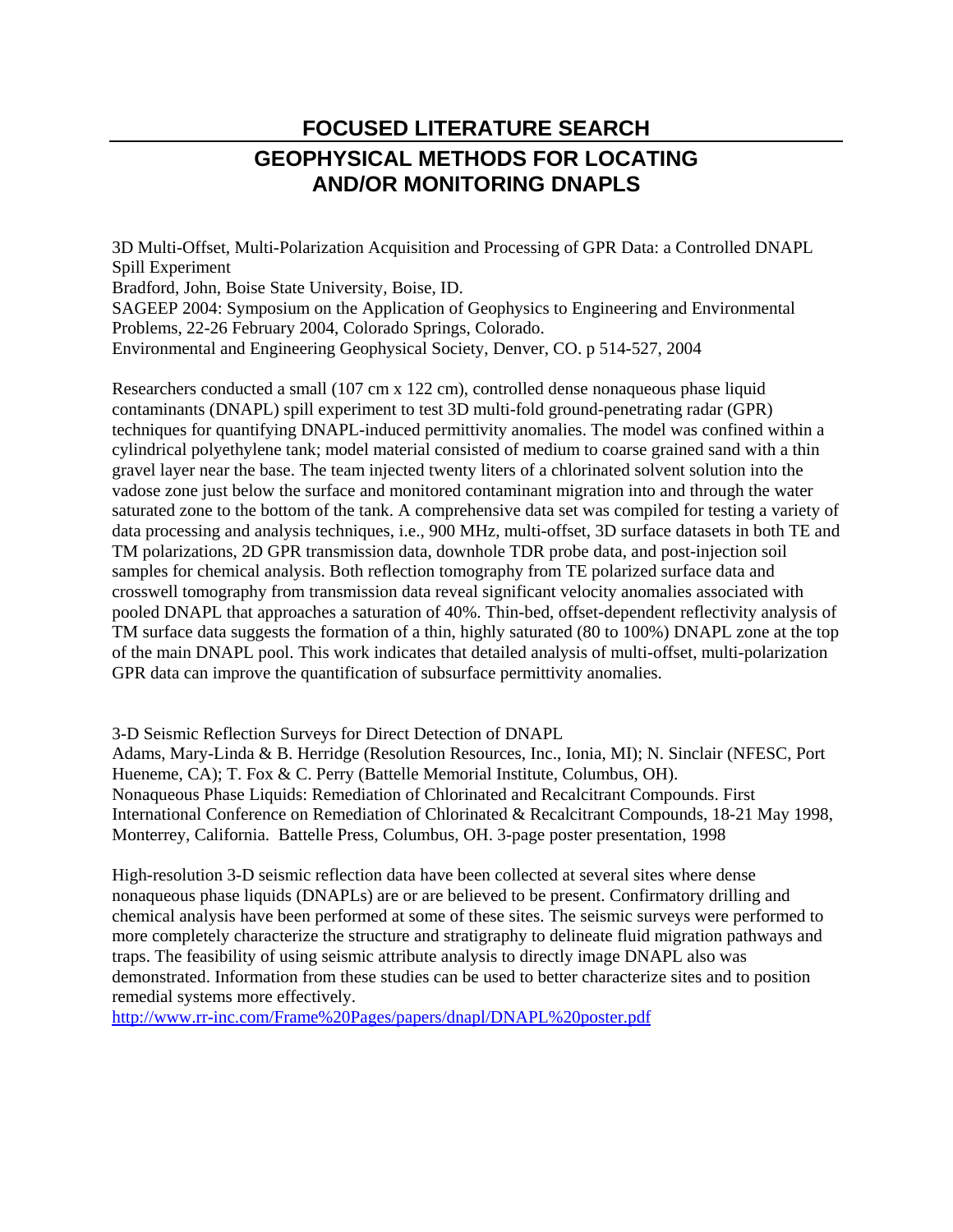Acoustic Detection of Immiscible Liquids in Sand Geller, J.T., M.B. Kowalsky, P.K. Seifert, and K.T. Nihei. Geophysical Research Letters, Vol 27 No 3, p 417-420, 1 Feb 2000

Cross-well P-wave transmission at 90 kHz was measured in a sand pack before and after introducing n-dodecane, a nonaqueous phase liquid (NAPL). In one experiment, NAPL was introduced to form a lens trapped by a low permeability layer; a second experiment considered NAPL residual trapped behind the front of flowing NAPL. The results indicate that small NAPL saturations may be more easily detected with amplitude than with travel time data, but the relationships between the amplitude changes and NAPL saturation may be more complex than those for velocity.

Acoustic Visibility of Immiscible Liquids in Poorly Consolidated Sand Kowalsky, M.B. (Univ of California, Berkeley), J.T. Geller, P.K. Seifert, K.T. Nihei, and L.R. Myer. Expanded Abstract, Society Of Exploration Geophysics Annual Meeting, 1998. 4 pp.

To investigate the acoustic visibility of non-aqueous phase liquids in poorly consolidated sands, laboratory experiments were conducted in a 0.6 m diameter confining cell with water-saturated sand. Crosshole data was collected before and after dodecane, a lighter than water non-aqueous phase liquid (LNAPL), was injected from the bottom of the cell. These experiments show a strong acoustic sensitivity of dodecane for transmitted P-wave amplitudes (decreases of up to 65%) and a smaller, but measurable, acoustic visibility for velocity (decreases of up to 2%). Velocity difference tomograms were successful, but limited in resolution; they depict a low velocity region in the tank that corresponds to entrapped dodecane, as revealed by subsequent excavation of the sand cell. <http://www.seg.org/meetings/past/seg1998/techprog/rp3/papr1248.pdf>

Borehole Geophysics for Investigations of Ground-Water Contamination in Fractured Bedrock Williams, John, U.S. Geological Survey, Troy, New York. U.S. EPA Technical Support Project Meeting, 22 October 2003, Niagara Falls, NY. PowerPoint presentation, 29 pp, 2003

The U.S. Geological Survey has applied borehole geophysical methods at sites contaminated with volatile organic compounds (VOCs) and underlain by sedimentary and crystalline bedrock in several parts of the country. These methods include gamma and induction logging; borehole imaging (acoustic and optical televiewer); and fluid-property logging (specific conductance and temperature), single- and cross-hole flowmeter testing (heat pulse and electromagnetic), and point sampling for VOCs under ambient and pumped conditions. Integrated analysis of the borehole geophysical logs helped to delineate lithology, correlate stratigraphic units, and define the distribution and orientation of bedding, foliation, and fractures. The analysis also helped to characterize the distribution of fracture-flow zones, quantify vertical flow between zones in open boreholes under ambient and pumped conditions, and estimate transmissivity, hydraulic head, and connectivity of the zones. The geohydrologic information gained through the application of borehole geophysics was useful for general site characterization and source identification, as well as the design and evaluation of monitoring and remediation programs. The presentation offers examples from a site affected by TCE.

[http://www.epa.gov/tio/tsp/download/2003\\_meeting\\_fall/williams\\_john.pdf](http://www.epa.gov/tio/tsp/download/2003_meeting_fall/williams_john.pdf)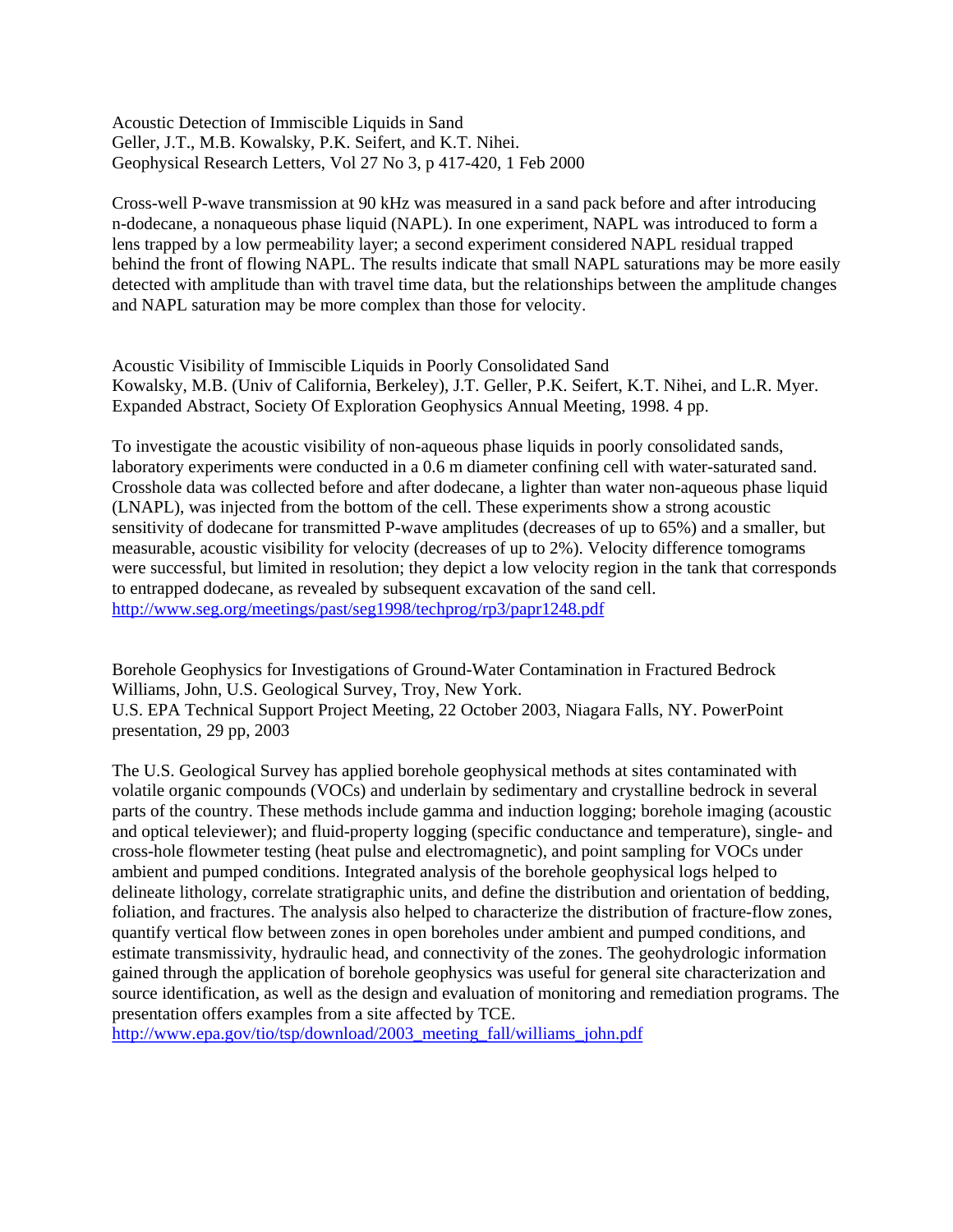Complex NAPL Site Characterization Using Fluorescence, Part 1: Selection of Excitation Wavelength Based on NAPL Composition

M.L. Kram, A.A. Keller, S.M. Massick, and L.E. Laverman, University of California, Santa Barbara. Soil and Sediment Contamination: an International Journal, Vol 13 No 2, p 103-118, Mar/Apr 2004

Fluorescence has been demonstrated to be a viable method for detecting non-aqueous phase liquid (NAPL) contaminants comprised of polycyclic aromatic hydrocarbons (PAHs). Commercially available cone penetrometer (CPT) induced fluorescence based sensor platforms can be used to detect NAPLs such as petroleum oils and lubricants in situ. In addition, these approaches can be used to detect dense nonaqueous phase liquid (DNAPL) source zones by detecting commingled oils, fuels, and naturally occurring organic materials entrained by or in solution with DNAPLs and carried to depths below the water table. The currently available CPT based fluorescence systems are typically restricted to a single wavelength excitation source, each demonstrating specific advantages and disadvantages with respect to detection capabilities for particular fluorophores. Several neat NAPLs and mixtures were analyzed for specific fluorescence characteristics to determine the optimal excitation source for site characterization efforts. Commercially available CPT-based fluorescence detection systems have been ranked according to the potential for likelihood of detection. An optimal range of excitation wavelength can be determined for specific fluorophores within NAPL mixtures, and available systems can be ranked based on the specific contaminant and site characteristics. Optimal excitation sources are identified for common NAPL mixtures, including petroleum-based fuels and a lubricant mixed with a chlorinated solvent.

<http://www2.bren.ucsb.edu/~keller/papers/Abstract44.pdf>

Complex NAPL Site Characterization using Fluorescence, Part 2: Analysis of Soil Matrix Effects on the Excitation/Mission Matrix

Kram, Mark L. and Arturo A. Keller, University of California, Santa Barbara. Soil and Sediment Contamination: an International Journal, Vol 13 No 2, p 119-134, Mar/Apr 2004

Commercially available cone penetrometer (CPT) devices can be used to delineate dense nonaqueous phase liquid (DNAPL) zones when this class of contaminant is found commingled with oils, fuels, and naturally occurring organic materials entrained by DNAPLs and carried to depths below the water table. This paper describes a study in which several neat and mixed NAPLs were added to different soil types and analyzed for specific fluorescence characteristics to determine the optical excitation source for site characterization efforts. Excitation/emission matrices were used to demonstrate that an optimized excitation wavelength can be determined for specific fluorophores within the NAPL mixtures, and that available systems can be ranked based on the specific contaminant and site soil types. The study revealed that impure silica-containing affect the emission signal, potentially leading to incorrect conclusions for several commercially available systems. A tunable excitation source probe system would be superior to any other commercially available system, provided the system would be relatively easy to operate and would have rapid in situ excitation emission matrix-generating capabilities for optimization in the field.

<http://www2.bren.ucsb.edu/~keller/papers/Abstract45.pdf>

Complex NAPL Site Characterization Using Fluorescence, Part 3: Detection Capabilities for Specific Excitation Sources Kram, Mark L. and Arturo A. Keller, University of California, Santa Barbara.

Soil and Sediment Contamination: an International Journal, Vol 13 No 2, p 135-148, Mar/Apr 2004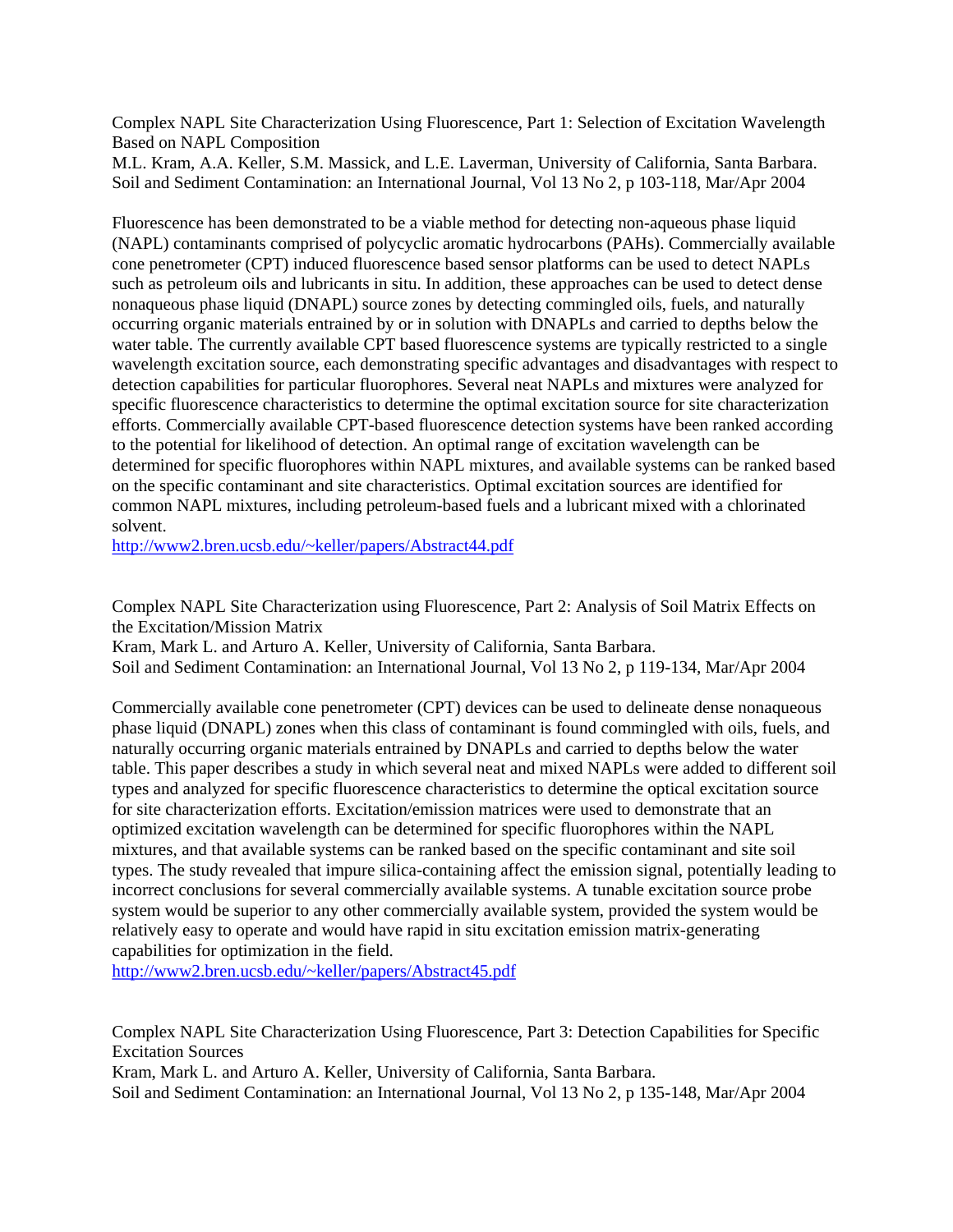Commercially available cone penetrometer (CPT) devices can be used to delineate dense nonaqueous phase liquid (DNAPL) zones when this class of contaminant is found commingled with oils, fuels, and naturally occurring organic materials entrained by DNAPLs and carried to depths below the water table. This paper describes a study in which aviation and diesel fuels were diluted with chlorinated solvents and evaluated for fluorescence characteristics. Dilution of the complex NAPL mixtures led to changes in the corresponding excitation emission matrices. The optimal excitation source for aviation fuel remained relatively constant for each dilution, but sensitivity for each of the commercially available CPT excitation sources was strongly dependent on diesel concentration, whereby higher energy (lower wavelength) sources yielded improved sensitivity for lower concentrations. Field concentrations can be highly variable, so these observations support the need for multiple wavelength excitation sources for optimal detection capabilities, particularly when diesel fuel is present. <http://www2.bren.ucsb.edu/~keller/papers/Abstract46.pdf>

A Conceptual Model for the Detection of NAPL Using Amplitude and Phase Variation with Offset (APVO) Analysis of Ground Penetrating Radar Data Jordan, Thomas E. and Gregory S. Baker, Univ. at Buffalo, Buffalo, NY. SAGEEP 2002: Symposium on the Application of Geophysics to Engineering and Environmental Problems, 10-14 February 2002, Las Vegas, Nevada. Environmental and Engineering Geophysical Society, Denver, CO. CD-ROM, 12GPR10, 18 pp, 2002

Conceptual models of nonaqueous phase liquid (NAPL) contaminated soils permitted an examination of the applicability of using amplitude and phase variation with offset (APVO) analysis on groundpenetrating radar (GPR) data for delineating NAPL in the vadose zone, capillary fringe, and saturated soils. The models considered antenna directivity, partial NAPL saturation values, and anticipated subsurface conditions that might result from NAPL releases. Previous research indicates that a pooled NAPL does not occupy 100% of the pore space of a soil; soil saturations are generally less than 50% for a light NAPL and less than 38% for a dense NAPL. Biodegradation, leaching, and permeability decreases associated with a NAPL release can increase the bulk conductivity of a soil, though the effects of these phenomena on different hydrogeologic zones vary. The authors examined the effects of antenna directivity and radiation patterns by incorporating effective relative permittivity data into Fresnel equations and compared the results with the APVO response for various hydrogeologic scenarios for GPR data collected in transverse magnetic and transverse electric modes.

Critical Review of Environmental Forensic Techniques: Part I Morrison, Robert D., R. Morrison & Associates Inc., Escondido, CA. Environmental Forensics, Vol 1, p 157-173, 2000

Many forensic techniques are available for age dating and source identification: aerial photography interpretation, corrosion models, the commercial availability of a compound, chemical associations with discrete type processes, chemical profiling, degradation models, and contaminant transport models. Though these techniques are rarely challenged or discussed in the literature, in environmental litigation, where they may be produced as scientific evidence, the governing assumptions and quality of the data are critically evaluated and frequently successfully challenged. This paper reviews five types of forensic techniques for contaminants such as chlorinated solvents and discusses their respective merits so that a user can decide which technique, or combination of techniques, is most appropriate for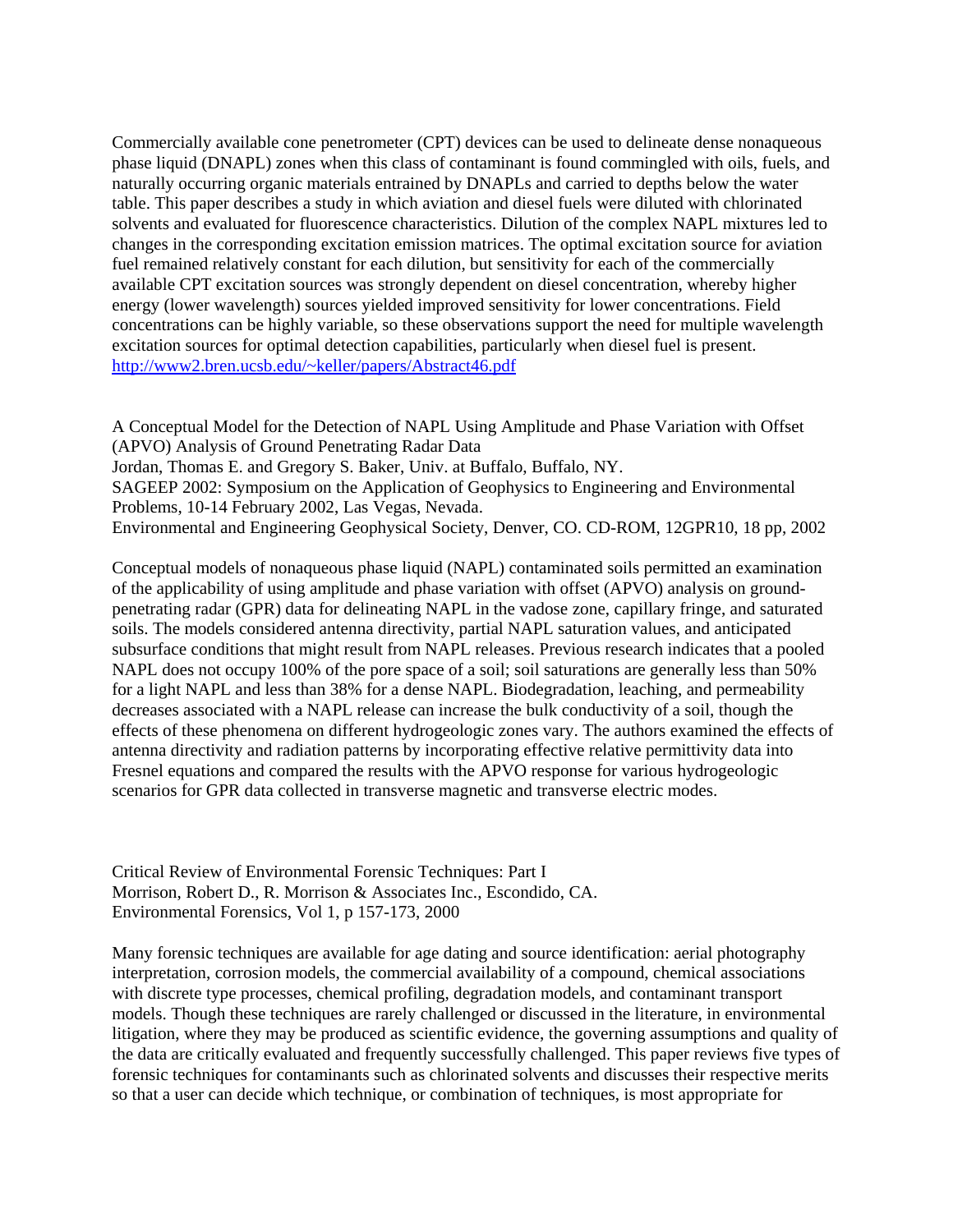developing the technical portion of a case. [http://www.dpraenvironmentalforensics.com/articles/Morrison\\_Dec\\_2000\\_Part1.pdf](http://www.dpraenvironmentalforensics.com/articles/Morrison_Dec_2000_Part1.pdf) 

Cross-Hole Complex Resistivity Survey for PCE at the SRS A-014 Outfall Grimm, R. (Southwest Research Inst., Boulder, CO); G. Olhoeft (Colorado School of Mines, Golden). SAGEEP 2004: Symposium on the Application of Geophysics to Engineering and Environmental Problems, 22-26 February 2004, Colorado Springs, Colorado. Environmental and Engineering Geophysical Society, Denver, CO. p 455-464, 2004

Crosshole complex resistivity (CR) imaging of the vadose zone was performed at the A-014 Outfall at the Savannah River site near Aiken, SC. Five vertical electrode arrays were installed with ~15-ft separations in and around a suspected DNAPL source zone to depths of 72 feet. Amplitude and phase data were edited for quality and then inverted to form 3-D images of the target volume. Lab analysis of nearby contaminated soil indicated that the CR response to the PCE/clay reaction was maximized near 50 mHz. PCE concentrations were measured at three drilling locations. The optimum performance at 1000 mg/kg in situ PCE was >80% detection true positives with <30% false positives at an effective resolution of 4 ft, approximately one-third of the interwell separation. The CR survey successfully predicted the general distribution of PCE at parts-per-thousand concentrations, specifically widespread near-surface contamination and a zone of discontinuous pods or stringers immediately below the source.

Detection Limits for Immiscible Liquid Organic Contaminants Using Proton Nuclear Magnetic Resonance

Bryar, Traci R. and Rosemary J. Knight, Stanford University, Stanford, CA. SAGEEP 2003: Symposium on the Application of Geophysics to Engineering and Environmental Problems, 6-10 April 2003, San Antonio, Texas.

Environmental and Engineering Geophysical Society, Denver, CO. CD-ROM, p 961-972, 2003

Laboratory measurements indicate that it is possible to quantify the amount of toluene contamination in a sediment using proton nuclear magnetic resonance (NMR). The detection limit for toluene in the presence of water depends on signal-to-noise ratio of the data, ratio of contaminant relaxation time to that of water, and amount of toluene relative to water. Using synthetic NMR data, these results can be extended to selected immiscible contaminants with similar viscosity and wetting properties. Predicted detection limits are presented for NMR determination of benzene, chlorobenzene, 1,1-dichloroethene, ethylbenzene, 1,1,1-trichloroethane, trichloroethene (TCE), toluene, and xylenes. Potentially, toluene, benzene, ethylbenzene, and xylenes could be accurately quantified in many sediments as long as the contaminant occupies at least 50% of the pore space. The sensitivity of NMR to chlorinated contaminants is lower, and it is likely that 1,1-dichloroethene could be accurately quantified in most sediments only if the contaminant occupied more than 75% of the pore space. This study provides guidelines for developing the use of NMR techniques for contaminant detection.

Determination of Porosity and DNAPL Saturation Values from Modeling of Noninvasive Ground Penetrating Radar Data Sneddon, K.W., M.Sc. thesis, Colorado School of Mines, Golden. 2001

Abstract not available.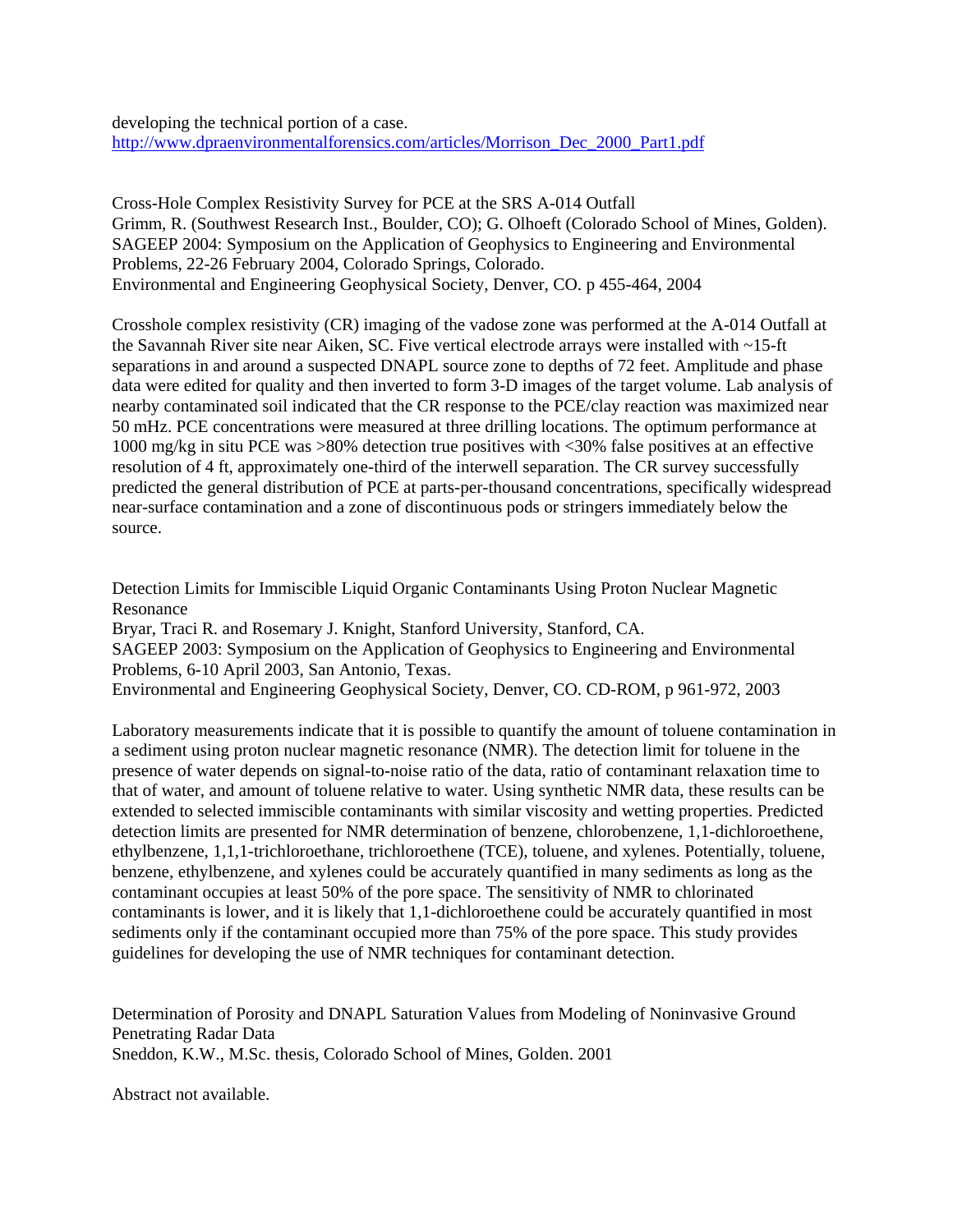Determining and Mapping DNAPL Saturation Values from Noninvasive GPR Measurements Sneddon, K.W. and G.R. Olhoeft (Colorado School of Mines, Golden); M.H. Powers (U.S. Geological Survey, Denver, CO).

SAGEEP 2000: Symposium on Application of Geophysics to Environmental and Engineering Problems, 21-25 February 2000, Arlington, VA.

Environmental and Engineering Geophysical Society, Wheat Ridge, CO, p 293-302, 2000

With the possible application to fluid-flow modeling, saturation values of dense nonaqueous phase liquids (DNAPLs) can be determined and mapped through the use of measurements acquired by noninvasive ground-penetrating radar (GPR). A controlled injection of perchloroethene (PCE) was performed in 1991 by the University of Waterloo into an isolated, water-saturated, sandy aquifer at Canadian Forces Base Borden. The U.S. Geological Survey used 500-MHz surface ground-penetrating radar (GPR) (among other methods) to monitor the location and migration of the subsequent plume. This paper describes how full-waveform GPR modeling of the data for relative dielectric permittivity versus depth may be used to calculate and map spatial distributions of DNAPL saturation over time using recursive solutions of the Bruggeman-Hanai-Sen (BHS) mixing formula. <http://www.g-p-r.com/sageep00.PDF>

Dielectric Permittivity of Clay-Water-Organic Compound: Frequency Dependence Canan, Birsen, Smoke Creek Instruments, Inc., Reno, NV. SAGEEP 2001: Symposium on the Application of Geophysics to Engineering and Environmental Problems, 4-7 March 2001, Denver, Colorado. Environmental and Engineering Geophysical Society, Denver, CO. CD-ROM, OCS-2, 12 pp, 2001

The effects of organic contaminants in a clay/water mixture were investigated via dielectric permittivity under controlled laboratory conditions. Four organic contaminants--trichloroethene (TCE), tetrachloroethene (PCE), ethylene glycol, and phenol--were added to previously prepared samples of clay/water mixtures, and their dielectric permittivities were measured. The dielectric permittivities of contaminated versus uncontaminated samples were compared to determine if there was any pattern to help to identify a particular organic contaminant via dielectric permittivity values of the mixtures. The following changes were noted, depending on the nature of the organic material: a decrease of the magnitude of dielectric permittivity and shift of the relaxation frequency to lower frequencies for ethylene glycol and phenol, and an increase in the magnitude of dielectric permittivity and shift of the relaxation toward higher frequencies for TCE- and PCE-contaminated samples between 100 KHz and 350 MHz frequencies.

Discussion of "DNAPL Migration Through a Fractured Perching Layer" by Daniel B. Stephens, James A. Kelsey, Mark A. Prieksat, Mel G. Piepho, Chao Shan, and Mark D. Ankeny, July-August 1998 issue of Ground Water, v. 36, no. 4: 605-610 (U) Tuck, David M., Westinghouse Savannah River Company, Aiken, SC. WSRC-MS-98-00866, 14 pp, 1998

The reviewer notes that the visualization study of 1,1,1-trichloroethane (TCA) infiltration described by Stephens et al. (1998) is an elegant design, clearly demonstrating DNAPL behavior encountering a fractured perched layer. However, he questions their interpretation, stated in both abstract and conclusions, that rapid DNAPL penetration of the fracture was "in contrast to existing mathematical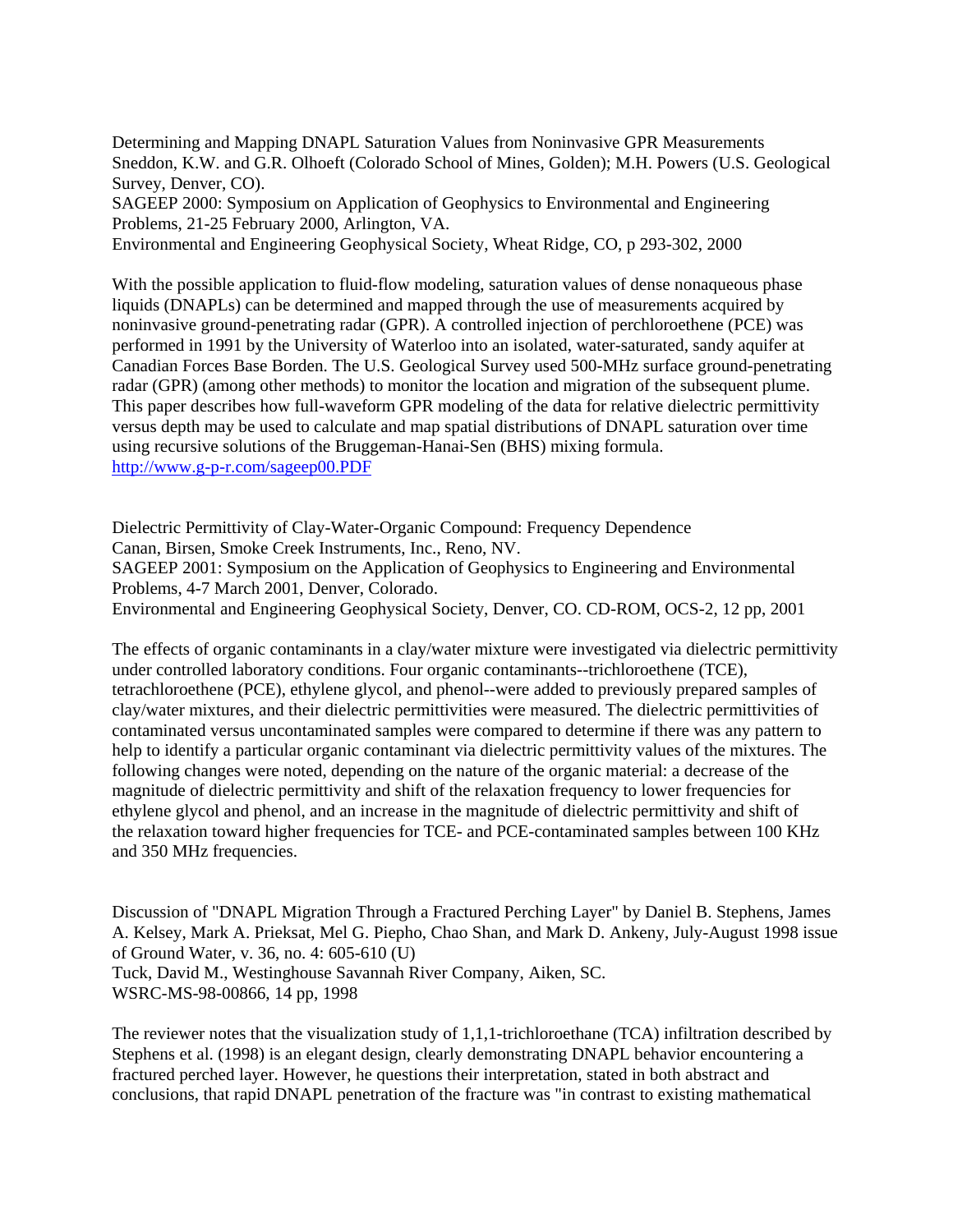solutions of hydrostatic initial conditions and full saturation below the fracture." He also comments on the experimental conditions.

<http://sti.srs.gov/fulltext/ms9800866/ms9800866.pdf>

DNAPL Detection Sensitivity of a High-Resolution Directional Borehole Radar Moulton, Craig W. and David L. Wright, U.S. Geological Survey, Denver, CO. SAGEEP 2003: Symposium on the Application of Geophysics to Engineering and Environmental Problems, 6-10 April 2003, San Antonio, Texas. Environmental and Engineering Geophysical Society, Denver, CO. CD-ROM, p 107-115, 2003

The U.S. Geological Survey has developed a directional borehole radar system (DBOR) for high-resolution imaging close to borehole wells. Physical and numerical modeling has been conducted to assess the ability of this radar to detect and map the location of dense nonaqueous phase liquids (DNAPLs) near a borehole. Physical modeling was conducted in a water-saturated silica sand-filled tank. Model targets included silica sand saturated with mineral oil and a paraffin cylinder. The oil/sand mixtures were sealed in plastic bags, molded into recognizable geometric shapes, and placed in the sand at various distances and orientations relative to the borehole. Physical modeling showed the paraffin and oil/sand rectangular targets and a thick wedge against the borehole-imaged well. The thick and thin wedges away from the borehole were more difficult to discern. The study results indicate that the radar system should be able to detect and map the location of small amounts of DNAPL in a controlled spill experiment to be conducted by the EPA.

DNAPL Detection Using Cross-Well Radar

Farid, M., A. Alshawabkeh, & C. Rappaport, Northeastern University, Boston, MA. Center for Subsurface Sensing and Imaging Systems (CenSSIS) Student Posters, [PowerPoint presentation] 20 pp, 2002

Current DNAPL detection methods, such as direct push probe technologies (DPT) and in situ tracers have limitations, and there is a need for innovative, non-invasive methods for real-time monitoring of DNAPLs. Cross-well radar (CWR) uses high-frequency electromagnetic (EM) waves transmitted and received through antennas in the subsurface for monitoring DNAPLs in the subsurface. This presentation describes the Maxwell Equations for propagation and scattering of EM waves through the subsurface. A finite difference time domain (FDTD), originally developed for detection of mines using ground-penetrating radar, is revised and upgraded for 3-D wave propagation in soils. The space is discretized using Central Finite Difference operators, and Gaussian-type pulse is used as the excitation pattern. A 3-D absorbing boundary condition is developed for the dispersive soil media. To assess the possibility of using CWR to detect pooled DNAPL, illustrative examples with and without the presence of DNAPLs were analyzed. The results show some diagnostic points for detection of contaminated zones with DNAPL using CWR.

[http://www.censsis.neu.edu/Education/StudentResearch/2001/abstracts/farid\\_m.html](http://www.censsis.neu.edu/Education/StudentResearch/2001/abstracts/farid_m.html)

DNAPL Site Characterization: a Comparison of Field Techniques Griffin, Terry W. and Kenneth W. Watson, HSW Engineering, Inc. The Third International Conference Remediation of Chlorinated and Recalcitrant Compounds, 20-23 May 2002, Monterey, California. Battelle Press, Columbus, OH. 2002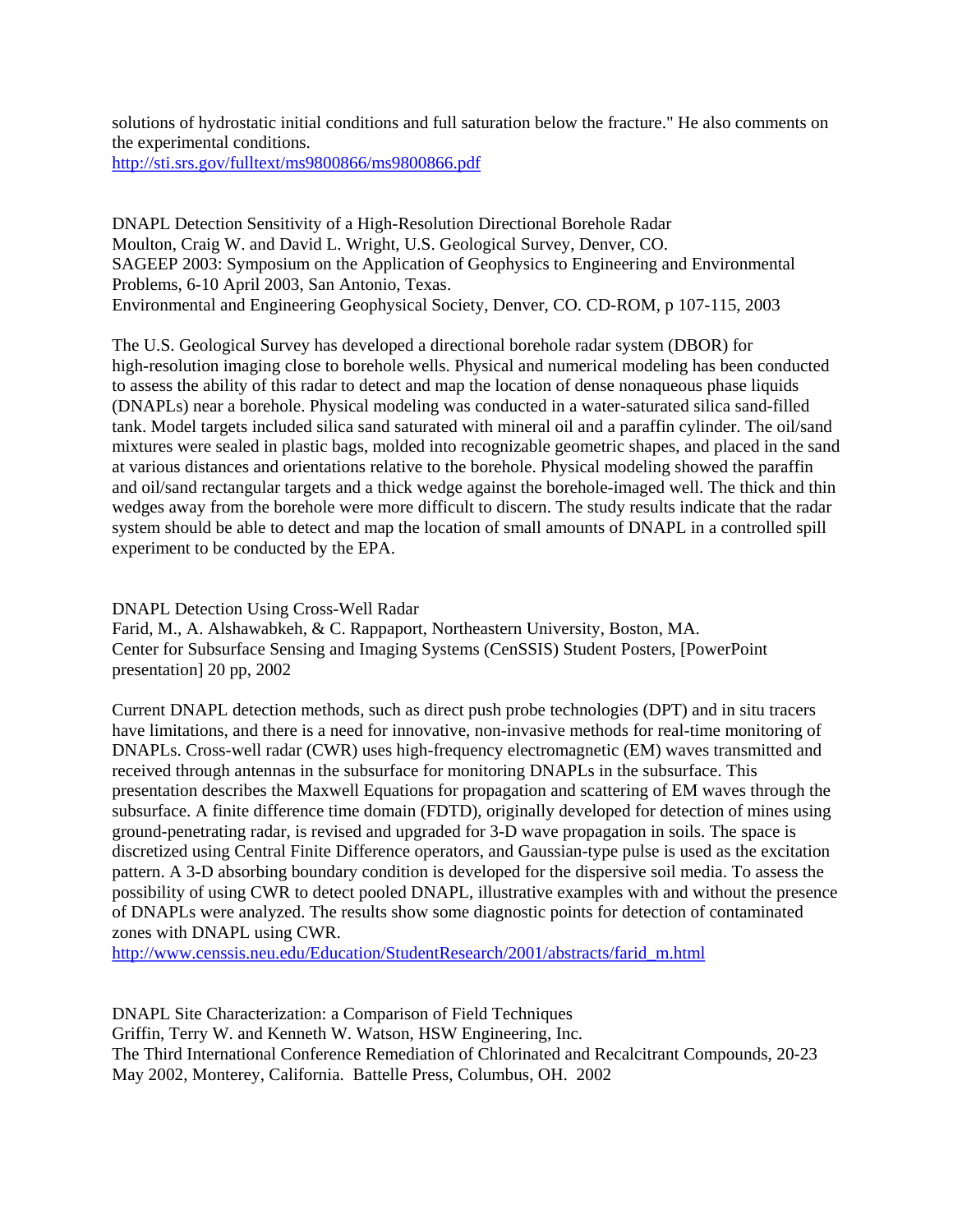A field study was performed to compare several approaches to DNAPL characterization at a site where indirect and limited direct evidence of DNAPL exists. The study involved 3-D high-resolution seismic survey, field screening of soil cores with a flame ionization detector/organic vapor analyzer (FID/OVA), hydrophobic dye (Sudan IV)-impregnated reactive Flexible Liner Underground Technologies (Flute(R)) membrane used in combination with Rotasonic drill cores, centrifuged soil with Sudan IV dye, UV fluorescence, a Geoprobe(R)) Membrane Interface Probe (MIP(R)), and phase equilibrium partitioning evaluations based on laboratory analysis of soil samples. Sonic drilling provided continuous cores from which minor soil structures could be evaluated, and the OVA provided reliable preliminary data for identifying likely DNAPL zones within the cores. The Flute(R) membrane provided direct evidence for the presence of DNAPL. The MIP(R) probe provided rapid identification of probable DNAPL areas, as well as soil conductivity data. The 3-D seismic survey was of minimal benefit to the study, and the use of UV fluorescence and the centrifuging of samples with Sudan IV dye provided no benefit. Results of phase equilibrium partitioning calculations to infer the presence of DNAPL agreed well with the site screening data.

<http://www.hsweng.com/img/DNAPL%20Battelle.pdf>

Effect of Immiscible Liquid Contaminants on P-Wave Transmission Through Natural Aquifer Samples Geller, Jil T. (Lawrence Berkeley National Lab, Berkeley, CA); J.B. Ajo-Franklin; E.L. Majer. SAGEEP 2003, Symposium on the Application of Geophysics to Engineering and Environmental Problems, 6-10 April 2003, San Antonio, TX.

Environmental and Engineering Geophysical Society, Denver, CO. CD-ROM. [Also available as LBNL-52131, 19 pp, 2003]

The authors discuss the results of core-scale laboratory experiments performed to examine the effect of nonaqueous phase liquid (NAPL) contaminants on P-wave velocity and attenuation in heterogeneous media. This work is part of a larger project to develop crosswell seismic methods for minimally invasive NAPL detection. The test site is the former DOE Pinellas Plant in Florida, which has known NAPL contamination in the surficial aquifer. Field measurements revealed a zone of anomalously high seismic attenuation, which may be due to lithology and/or contaminants (NAPL or gas phase). Intact core was obtained from the field site, and P-wave transmission was measured by the pulse-transmission technique with a 500 kHz transducer. Two types of samples were tested: a clean fine sand from the upper portion of the surficial aquifer, and clayey-silty sand with shell fragments and phosphate nodules from the lower portion. Either NAPL trichloroethene or toluene was injected into the initially water-saturated sample. Maximum NAPL saturations ranged from 30 to 50% of the pore space. P-wave velocity varied by approximately 4% among the water-saturated samples, while velocities decreased by 5 to 9% in samples at maximum NAPL saturation compared to water-saturated conditions. The clay and silt fraction as well as the larger scatterers in the clayey-silty sands apparently caused greater P-wave attenuation compared to the clean sand. The presence of NAPLs caused a 34 to 54% decrease in amplitudes of the first arrival. The central frequency of the transmitted energy ranged from 85 to 200 kHz, and was sensitive to both grain texture and presence of NAPL. The results are consistent with previous trends observed in homogeneous sand packs. More data will be acquired to interpret P-wave tomograms from cross-well field measurements, determine the cause of high attenuation observed in the field data and evaluate the sensitivity of seismic methods for NAPL detection. <http://www.osti.gov/dublincore/gpo/servlets/purl/809308-dSMrLv/native/809308.pdf>

Electrical Impedance Tomography for Detection of DNAPL Contamination Daily, William and Abelardo Ramirez, Lawrence Livermore National Laboratory, Livermore, CA.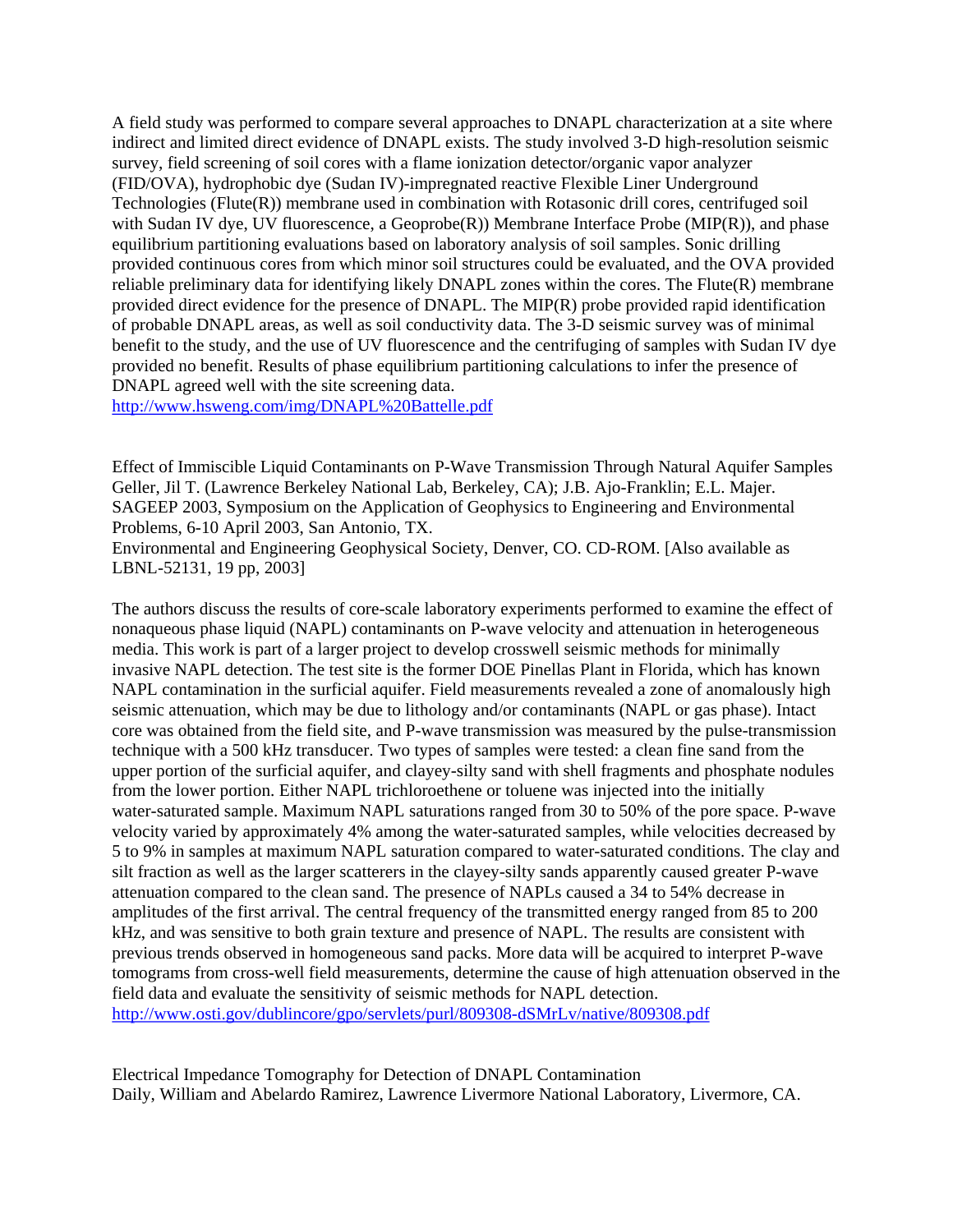SAGEEP 2004: Symposium on the Application of Geophysics to Engineering and Environmental Problems, 22-26 February 2004, Colorado Springs, Colorado. Environmental and Engineering Geophysical Society, Denver, CO. p 449-454, 2004

Using only spectral EIT images from the A-014 outfall and laboratory spectral impedance measurements of clean and contaminated outfall samples, researchers made predictions about DNAPL contamination at the outfall. Those predictions compared well with the actual depth distribution of contamination as determined from samples analyzed from a single borehole. Regions located away from the outfall and presumed free of DNAPL contamination did not show evidence of contamination in the EIT surveys. The results of this single test are consistent with the conclusion that EIT may be useful for locating subsurface DNAPL contamination.

Electrical Properties of Sand-Clay Mixtures Containing Trichloroethylene and Ethanol Roberts, Jeffery J. and Dorthe Wildenschild, Lawrence Livermore National Lab, Livermore, CA. SAGEEP 2002: Symposium on the Application of Geophysics to Engineering and Environmental Problems, 10-14 February 2002, Las Vegas, Nevada. Environmental and Engineering Geophysical Society, Denver, CO. CD-ROM, 12PET3, 12 pp, 2002

Laboratory experiments to measure electrical properties and permeability were performed on wellcharacterized sand/clay mixtures, among them samples containing 10% distributed clay and spiked with 20 and 500 ppm trichloroethene (TCE). Electrical properties measurements show that the addition of TCE has a small effect on electrical resistivity, with resistivity increasing with the addition of TCE. The influence of TCE on the electrical properties was most prominent in plots of loss tangent as a function of frequency. A loss tangent peak occurred at ~200 Hz. The height of the peak and the peak frequency both decrease with the addition of TCE. Further experiments were performed on samples containing a distinct clay layer parallel to current flow. The results indicate that electrical measurements are a useful tool for characterizing porous rocks and soils and that it is feasible to remotely detect the presence and follow the transport of contaminants such as TCE in the subsurface.

Electrical Properties of Sand-Clay Mixtures Containing Trichloroethylene and Ethanol Roberts, Jeffery J. and Dorthe Wildenschild, Lawrence Livermore National Lab, Livermore, CA. Journal of Environmental & Engineering Geophysics, Vol 9 No 1, p 1-10, 2004

In a series of laboratory experiments to measure electrical properties and permeability of sand/clay mixtures, the addition of TCE had a small effect on electrical resistivity: resistivity was greater at higher concentrations of TCE. The influence of TCE on electrical properties was most prominent in plots of loss tangent as a function of frequency. These plots showed that loss-tangent peaks occurred at 200 Hz and that peak and peak frequency were smaller at higher concentrations of TCE. Additional experiments were performed on a sample that contained a distinct clay layer parallel to the current flow. The authors found electrical measurements to be useful tools for characterizing porous rocks and soils and feasible for remote detection and subsurface transport monitoring of contaminants such as TCE.

Fusion of Tomography Tests for DNAPL Source Zone Characterization: Technology Development and Validation

Strategic Environmental Research & Development Program. Cleanup CU-1365, 1 pp, Sep 2003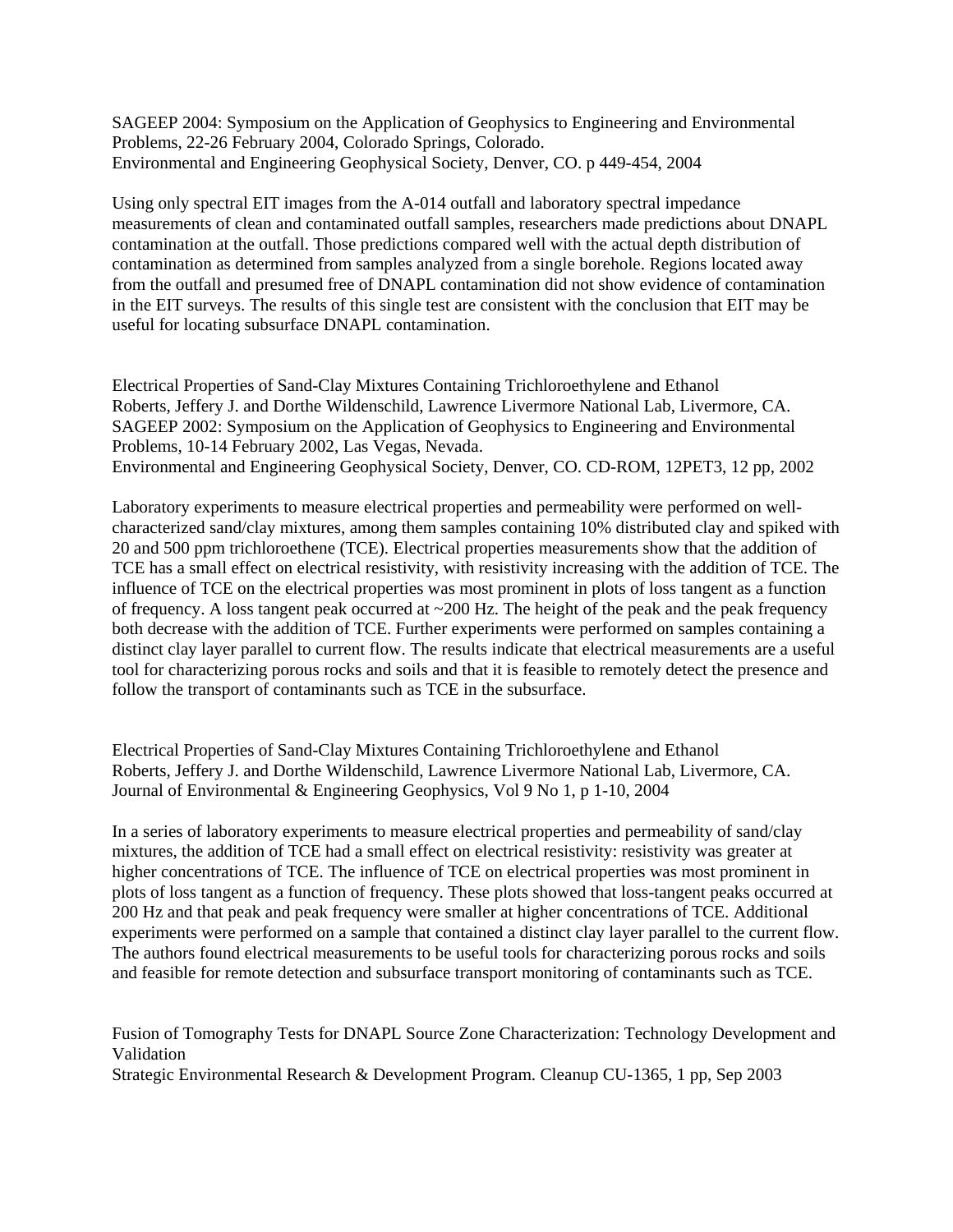This project will develop algorithms that fuse different types of information using a stochastic approach to provide a cost-effective characterization, monitoring, and predictive technology for the DNAPL source zone. This technology exploits recently developed hydraulic/pneumatic tomography and expands the concept to the development of a conservative and partitioning tracer tomography to image the subsurface and DNAPL distributions without extensive invasive sampling. The new technology uses a stochastic fusion of information methodology to assimilate results of hydraulic, conservative, and partitioning tracer tomography surveys to derive the best estimate of the DNAPL residual distribution and to quantify its uncertainty. Specifically, it first analyzes the information derived from hydraulic tomography to identify three-dimensional (3-D) hydraulic heterogeneity. It then improves the estimate of the heterogeneity by incorporating new information acquired from the conservative tracer tomography. Afterward, the improved hydraulic heterogeneity is used to simulate the hydraulic tomography such that more detailed information about the response of the subsurface becomes available. This new information is used to update the estimate of the heterogeneity. The iterative process continues until the available information and measurements are fully utilized for identifying the heterogeneity that controls the spatial distribution of DNAPL. Upon completion, the newly derived knowledge of the heterogeneity is used to design partition tracer tomography tests and combined with the tracer data to accurately depict the spatial distribution of DNAPL residual saturation in the source zone. The techniques will be tested and validated in both numerical experiments and a sandbox. This project began in FY 2003. Contact: Dr. Walter A. Illman, Univ. of Iowa, Iowa City, 319- 335-1827, walter-illman@uiowa.edu.

FY03 DNAPL Characterization of the A-14 Outfall Riha, B.D. Report No: WSRC-TR-2003-00540, 47 pp, Jan 2004

Residual dense nonaqueous phase liquid (DNAPL) contamination continues to be one of the most challenging remediation and characterization problems at the Savannah River site. Chlorinated solvents were usually released as DNAPLs to the subsurface, where they move in an unstable fashion driven by gravitational and capillary forces. They are often retained in small discrete blobs in fine grained materials in the vadose zone and contaminate ground water by slow continuous release through dissolution and diffusion. Locating these small sources is a difficult but crucial part of remediating a contaminated site. Several methods have been developed to locate subsurface DNAPL, but nearly all are intrusive and can only identify DNAPL in close proximity to the access hole. Minimally invasive geophysical methods to locate residual DNAPL have been proposed and developed, but few methods are capable of the spatial resolution required. Complex resistivity measurements sensitive to DNAPL (perchloroethene) interactions with clay (smectite) have recently shown promise in laboratory experiments. Based on these laboratory results, field tests of the complex resistivity technique were performed at the A-014 outfall.

<http://sti.srs.gov/fulltext/tr2003540/tr2003540.pdf>

A Geophysical Method for Detection and Quantification of Dense Non-Aqueous Phase Liquids (DNAPL) in the Subsurface

Stewart, Mark (Univ. of South Florida, Tampa); Loren North (CDM, Ft. Myers, FL). SAGEEP 2003: Symposium on the Application of Geophysics to Engineering and Environmental Problems, 6-10 April 2003, San Antonio, Texas.

Environmental and Engineering Geophysical Society, Denver, CO. CD-ROM, p 1042-1058, 2003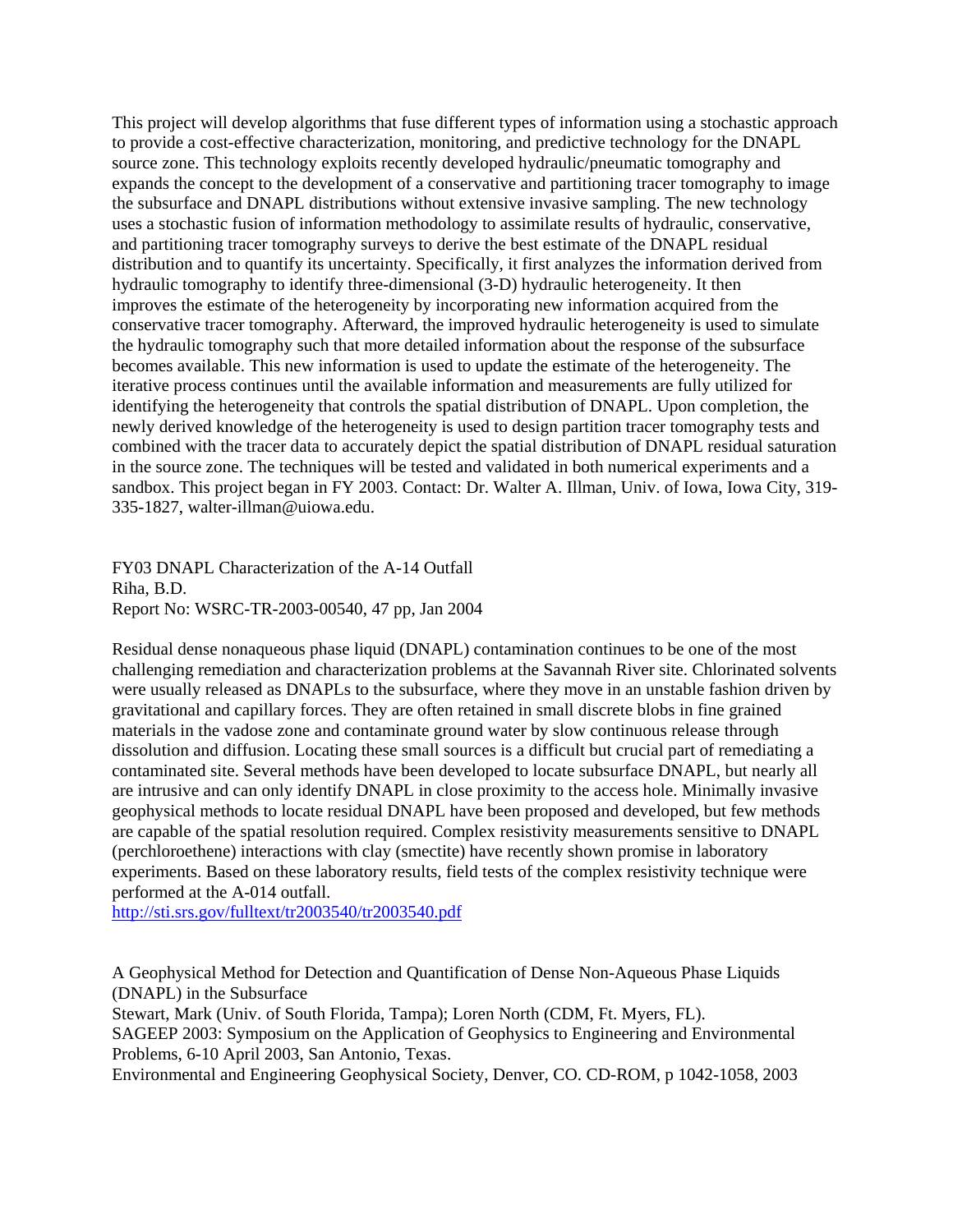A field site was selected that is known to be heavily contaminated with DNAPL, principally TCE. The site is on a large barrier island complex in the southeastern Unites States. Site stratigraphy consists of about 50 ft of sands, silts, and some clay, with silt content generally increasing with depth. Researchers measured the dielectric constant by a probe on a CPT tool string and calculated porosity from bulk density measurements obtained with an active gamma logging tool. The gamma logs were run in small diameter wells adjacent to the CPT locations. Natural gamma and thermal neutron logs were also run in the boreholes. The natural gamma logs suggest that low permeability units are present at elevations of - 9, -20 and -31 feet mean sea level (ft msl). Calculated fractional DNAPL volume, the DNAPL volume over total volume, shows three peaks in DNAPL volume at elevations of -8, -18, and -30 ft, or just above the low permeability units. DNAPL volume averages about 0.10, with maximum values of about 0.25. Porosity ranges from about 0.3 to 0.55. DNAPL saturation is the DNAPL volume divided by pore volume, and is a measure of the volume of available pore space occupied by DNAPL. Again, the highest DNAPL saturation values are just above the three fine-grained layers. DNAPL saturation averages about 25% in the contaminated zone, with maximum values of about 45 %. The method shows significant promise for quantifying DNAPL volume and saturation using direct-push technologies, making it very suitable for saturated, unconsolidated soils contaminated with residual DNAPL.

GRORADAR(TM): Acquisition, Processing, Modeling, and Display of Ground Penetrating Radar Data: Ver. 4.0 Olhoeft, G.R. Seventh International Conference on Ground Penetrating Radar, 27-30 May 1998

GRORADAR is a commercial software package designed to acquire, process, display, and model ground-penetrating radar data. It can acquire GPR data from digital sources in the DZT, DT1, and RD3 data formats, or read arbitrary digital data with user described formatting. It will also digitize and process older analog data with separate range gain and time calibration files. Processing or manipulation of the image data includes ringing and background removal, noise filters, edge enhancement, horizontal rubber sheeting to known marker locations, topographic correction to EDM surveying data, complex parabola fitting (for object size, object depth and intervening material velocity estimation), 2D velocity migration. Single wavelet scans may be extracted, and then full-waveform, far-field modeled in one dimension, including fully dispersive, frequency dependent electrical and magnetic properties. Sand/clay/water/air/iron mixture concentrations can be estimated from the dispersive model material property results. After calibration with a metal plate, automatic modeling is possible for asphalt or concrete pavement thickness, including a statistical estimate of uncertainty. The modeling portions may be used without data to forecast how well ground penetrating radar may work at a site. Hardcopy output can be obtained at any point in the processing or modeling to HP-GL and PostScript printers. A free demonstration version is available. The DOS version of GRORADAR(TM) is now freeware.

<http://www.g-p-r.com/>

GRORADAR(TM) Version 2002.05: Processing, Modeling and Display of Dispersive Ground Penetrating Radar Data. Manual Olhoeft, Gary R., 27 pp, 2002

This manual provides instructions for installing and running the GRORADAR software, with an overview of the commands, operations, options, field data display, and import menu. It presents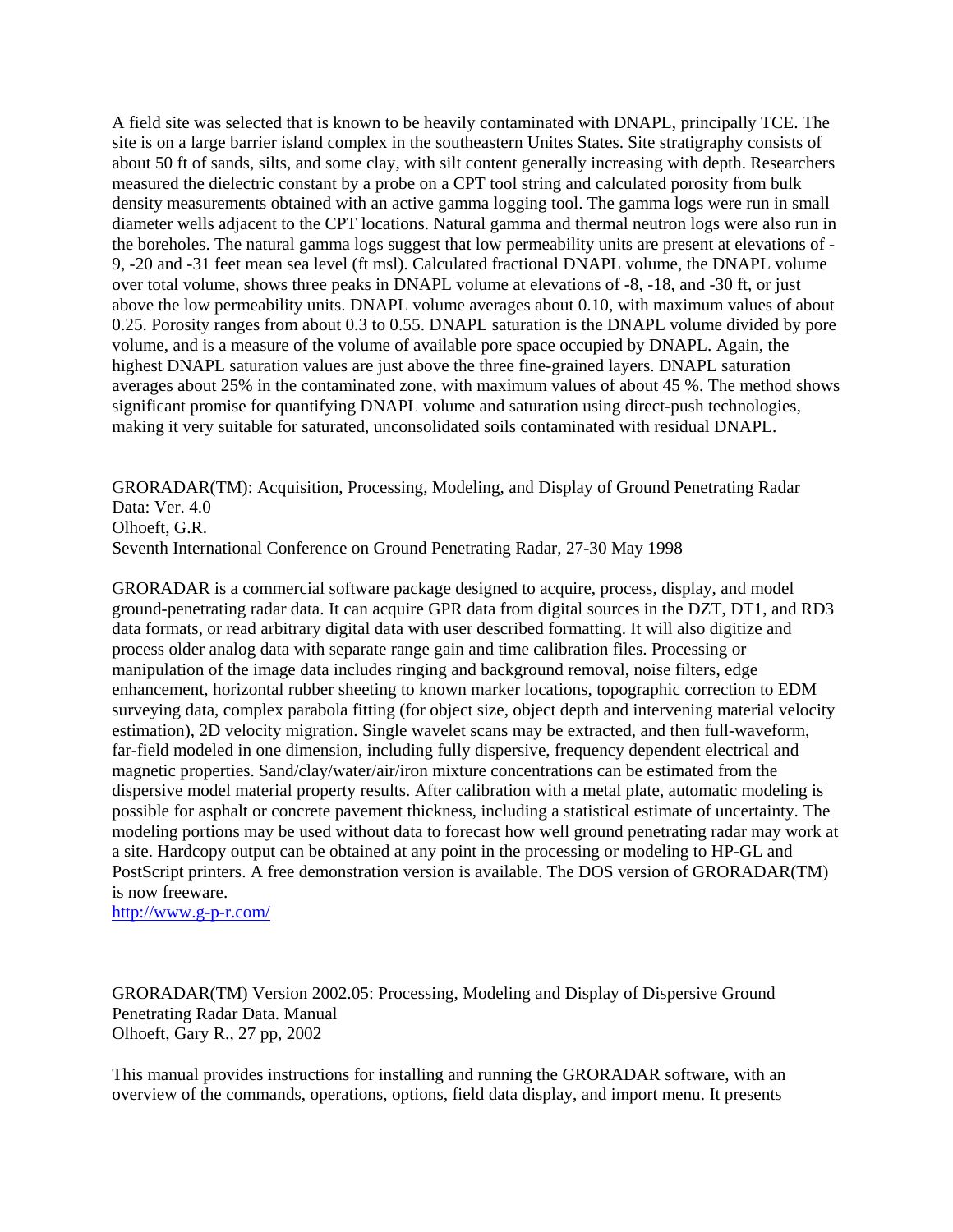examples for metallic pipe, plastic pipe, survey wheel, arbitrary data, and pavement thickness, <http://www.g-p-r.com/groradar.pdf>

Ground-Water Contamination in Fractured Bedrock at the University of Connecticut Landfill Johnson, Carole, U.S. Geological Survey, Storrs, CT.

U.S. EPA Technical Support Project Meeting, 22 October 2003, Niagara Falls, NY. PowerPoint presentation, 48 pp, 2003

Surface and borehole geophysical methods were used with hydraulic and geochemical data to characterize lithology, fractures, and hydraulic properties of crystalline bedrock and to determine the nature and extent of ground-water contamination from a landfill and former chemical-waste disposal pits in an upland region of the Willimantic River Basin, CT. Bedrock wells provide a domestic water supply. Detection of volatile organic compounds (i.e., organic solvents and chlorinated hydrocarbons) in domestic bedrock wells in the mid-1980s led to an ongoing investigation. Surface geophysical methods--electromagnetic induction, 2-D direct-current resistivity, square-array direct-current resistivity, and seismic refraction--were used to target potential discharge of contaminants from the landfill for further investigation. Two shallow, electrically conductive anomalies identified near site surface waters were interpreted as leachate plumes and confirmed by field identification of leachate-impacted sediments and surface-water screening, sampling, and analysis. Two sheet-like conductive anomalies were detected in bedrock and were further investigated by borehole drilling, borehole geophysical logging, and water sampling. Boreholes were installed to depths of 30 feet in the glacial deposits, and 125 to 300 feet in the bedrock. Conventional geophysical logging, acoustic and optical imaging, single-hole directional radar reflection, flowmeter logging under ambient and pumped conditions, and discrete-interval hydraulic testing, sampling, and monitoring were conducted in 16 bedrock boreholes. Borehole geophysical methods were used to investigate the conductive anomalies identified by surface geophysical methods, the location and orientation of fractures that intersect and surround each well, the direction and magnitude of ambient flow in the well, and the transmissive fractures that could provide pathways for contaminant migration.

[http://www.epa.gov/tio/tsp/download/2003\\_meeting\\_fall/johnson.pdf](http://www.epa.gov/tio/tsp/download/2003_meeting_fall/johnson.pdf) 

High Resolution Seismic Reflection to Characterize and Plan Remediation at Hazardous Waste Sites, ESTCP Cost and Performance Report

U.S. DoD, Environmental Security Technology Certification Program (ESTCP), 28 pp, Oct 1999

This report presents cost and performance data for the 3-D seismic reflection survey technique used to generate high-resolution imaging of subsurface geologic, subsurface hydrogeologic, and subsurface dense nonaqueous phase liquid (DNAPL) contaminant source areas at four DoD sites: Letterkenny Army Depot near Chambersburg, PA; Alameda Naval Air Station, Alameda, CA; Tinker Air Force Base, Oklahoma City, OK; and Allegany Ballistics Laboratory, Mineral County, WV. At Allegany Ballistics Laboratory, the seismic survey and an extensive sampling effort were funded and conducted outside of this project, and only geologic predictions, not DNAPL targets, were investigated. The results of this demonstration show that 3-D seismic surveys were not effective at directly detecting DNAPL. Of the 27 total targets evaluated at Letterkenny Army Depot, NAS Alameda, and Tinker AFB, only one target was found to contain DNAPL, so the project did not meet the objective of detecting DNAPL at 90% of the targets. The only successful target was based on an anomaly in the seismic imagery that appeared indistinguishable from other anomalies believed to be caused by contrasts between geologic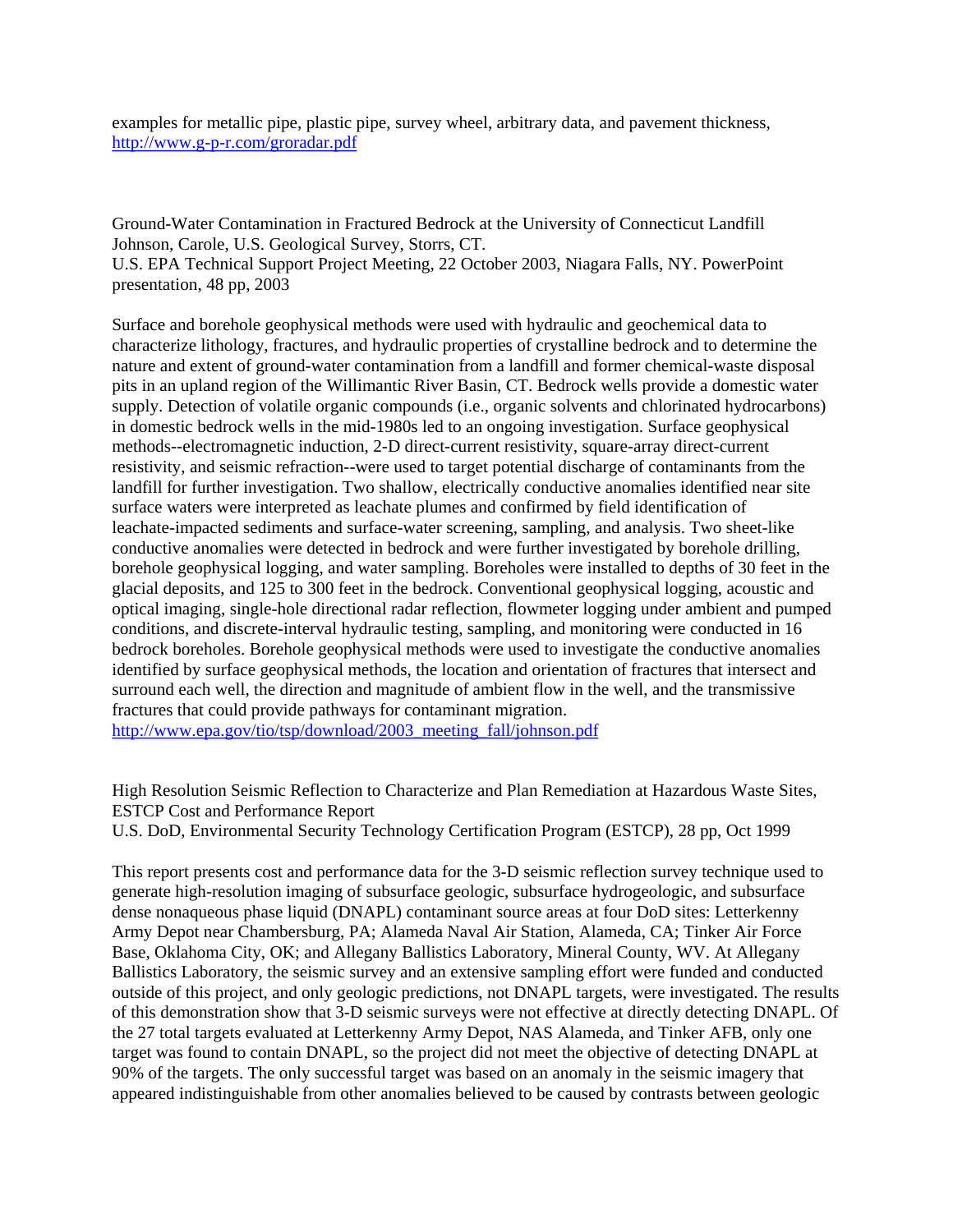strata. The threshold concentration level used to positively determine the presence of DNAPL was 110 ppm. Overall, the four demonstration sites appear to possess high enough levels and large enough plumes of dissolved-phase halogenated organic contamination to suggest that free-phase DNAPL sources are likely to be present.

<http://www.estcp.org/documents/techdocs/199601.pdf>

Integrated Geophysical Characterization of a NAPL-Contaminated Site Using Borehole and Laboratory Measurements Ajo-Franklin, J.B. (Stanford Univ., Stanford, CA); J.T. Geller, E.L. Majer, J.E. Peterson, K.H. Williams, and J.M. Harris (Lawrence Berkeley National Lab, Berkeley, CA). Eos Trans. AGU Fall Meet. Suppl., Vol 83 No 47, Abstract T22B-1142, 2002

The authors present preliminary results from an on-going geophysical investigation of the former DOE Pinellas site in Pinellas County, FL, a site with confirmed NAPL contamination. The goal of the work is to demonstrate the combined use of high-resolution crosswell seismic and crosswell radar data for characterization of NAPL distribution in near-surface environments. Borehole conductivity, gamma, and cone penetrometry measurements have provided secondary information to constrain lithology. Tomographic techniques were used to obtain cross-sectional velocity and attenuation maps for both the seismic and radar surveys. Subsequent correlation with gamma log data and core properties allowed mapping of several layers of clay-rich sediment that could affect both the downward and lateral migration of contaminants. Continuous cores extracted from several locations on site allowed calibration of the rock-physics relationships used in interpretation of both the crosswell and logging data. Though conclusive geophysical evidence of NAPL pools has not yet been obtained, regions of anomalous seismic attenuation were detected that could not be explained by borehole effects or lithology and may be caused by regions of partial gas or NAPL saturation. Toluene and TCE, two NAPLs present at the Pinellas site, will be used as experimental contaminants in core measurements.

Integrated Geophysical Detection of DNAPL Source Zones Blackhawk Geoservices Inc., Golden, CO. NTIS: ADA409159, 68 pp, Nov 2001

Identification of subsurface organic contamination, particularly dense nonaqueous phase liquids (DNAPLs), is a high priority for remediation of numerous sites, including those of DoD and DOE. Complex resistivity (CR) is the only geophysical method that has been demonstrated in the laboratory to have high sensitivity to organic compounds, by detecting responses indicative of clay-organic electrochemistry. Direct detection of organics in the field has been elusive, in part due to the difficulty of obtaining robust measurements at very low contaminant levels in the presence of heterogeneous geological materials and interference by metallic utilities and remediation plumbing. This project sought to improve the capability to detect DNAPL by better geophysical imaging of geological pathways that control DNAPL movement and direct detection by detailed comparison of CR lab-tofield data using this improved imaging. For the first goal, algorithms were developed for the joint tomographic imaging of seismic and resistivity data. The method requires that an empirical relationship can be established between seismic and resistivity; if values are ultimately tied to specific lithologies, then the final tomographic product can be an actual geological cross-section. Because shallow subsurface investigations are now commonly performed using a cone penetrometer (CPT), a new vibratory seismic source has been developed to identify sites with clay/organic reactions measurable in the lab from core samples, perform reconnaissance field surveys, and proceed to detailed 2D or 3D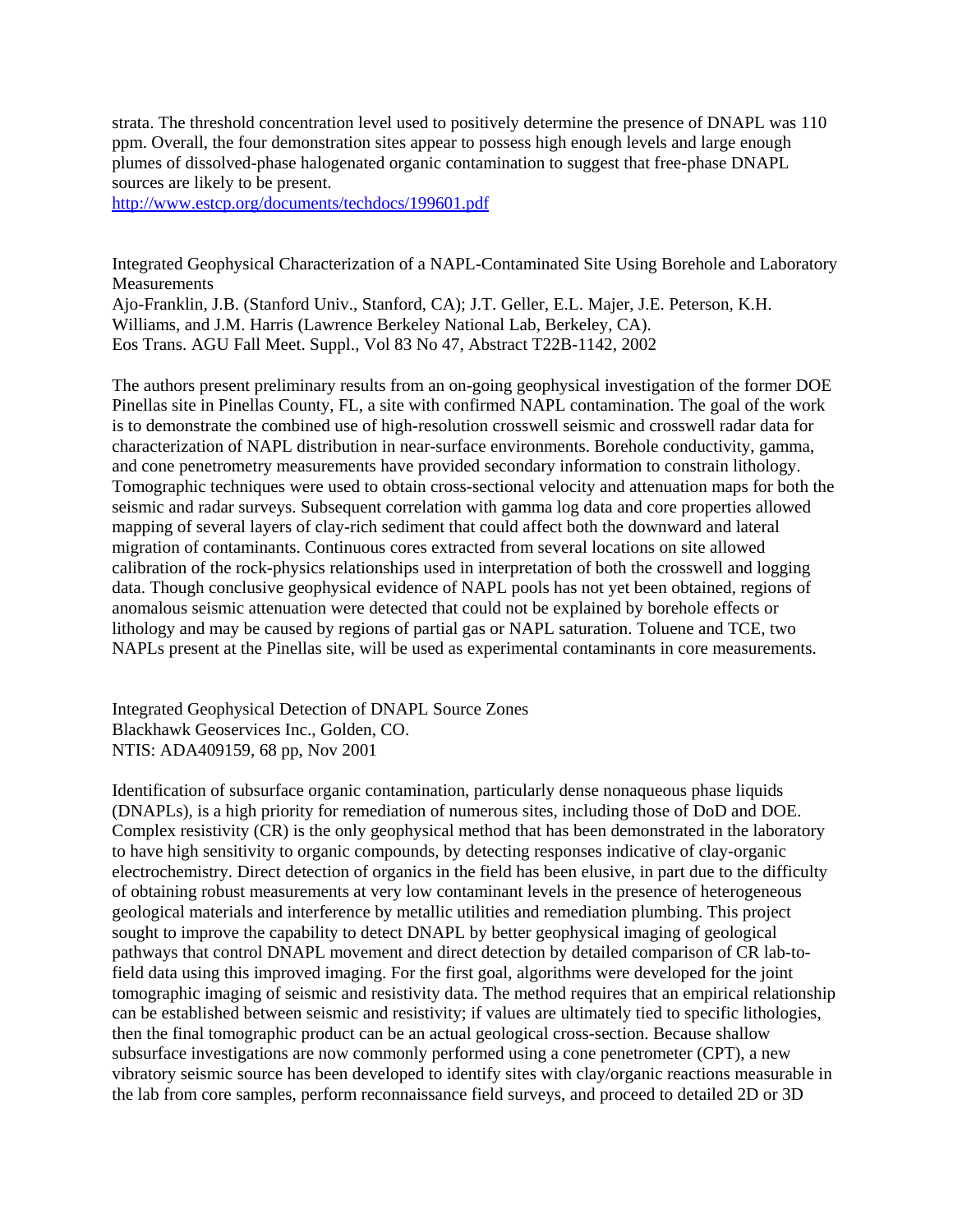## cross-hole imaging. <http://handle.dtic.mil/100.2/ADA409159>

Laboratory Complex Resistivity Investigation of Organic Contaminants: Denver Federal Center Soils Sneddon, Kristen Warner, Colorado School of Mines, Golden. SAGEEP 2001: Symposium on the Application of Geophysics to Engineering and Environmental Problems, 4-7 March 2001, Denver, Colorado. Environmental and Engineering Geophysical Society, Denver, CO. CD-ROM, OCS-3, 15 pp, 2001

The physical properties of DNAPLs often render monitoring-well data misleading by underestimating actual concentrations present in the liquid and vapor phases. The presence of smectite-rich soil at the Denver Federal Center site and the occurrence of chemical degradation of volatiles through dechlorination suggests the use of complex resistivity as a monitoring tool sensitive to clay/organic reactions. This study involves controlled contamination of site soils in the laboratory to aid the interpretation of complex resistivity field data.

Laboratory Experimental Setup for Cross-Well Radar Farid, Mohammad, A.N. Alshawabkeh, & C.M. Rappaport, Northeastern Univ., Boston, MA. SAGEEP 2003: Symposium on the Application of Geophysics to Engineering and Environmental Problems, 6-10 April 2003, San Antonio, Texas. Environmental and Engineering Geophysical Society, Denver, CO. CD-ROM, p 623-634, 2003

Cross-well radar is a technique that uses ground penetrating radar, with antennas that are lowered into sampling wells in situ by cable. Radar waves are emitted from a transmitting antenna in one well and propagate through the ground to a receiving antenna in a second well to image the dielectric properties of soils for detecting contaminants, such as DNAPLs. A prototype model of infinite soil media was experimentally simulated by constructing a SoilBed facility. The objective of this paper is to explain and evaluate different factors affecting experimental data collection and calibrating the results.

Mapping DNAPL Transport Contamination in Sedimentary and Fractured Rock Aquifers with High Resolution Borehole Seismic Imaging. FY01 Annual Report Geller, J.T.; E.L. Majer; J.E. Peterson; K.H. Williams; S. Flexser. Report No: LBNL-49385, 44 pp, Dec 2001

The objectives of this project are to develop, demonstrate, and evaluate in the field the utility of highfrequency seismic imaging methods to detect and characterize nonaqueous phase liquid (NAPL) contamination in sedimentary and fractured rock aquifers. Field tests consist of crosswell seismic tomography acquired before, during, and after any remediation action that would potentially affect fluid distributions. Where feasible, other characterization data are obtained, such as crosswell radar, borehole conductivity, and cone penetration testing (CPT). Crosswell data are processed to obtain tomographic images, or two-dimensional distributions, of velocity and attenuation. The interpretation of the tomograms utilizes all available site characterization data to relate the geophysical attributes to lithology and fluid phase heterogeneities. Interpretations are validated by evaluation and testing of field cores. Laboratory tests on core retrieved from surveyed locations are performed to determine the relationships between geophysical parameters and solid and fluid phase composition. In the case of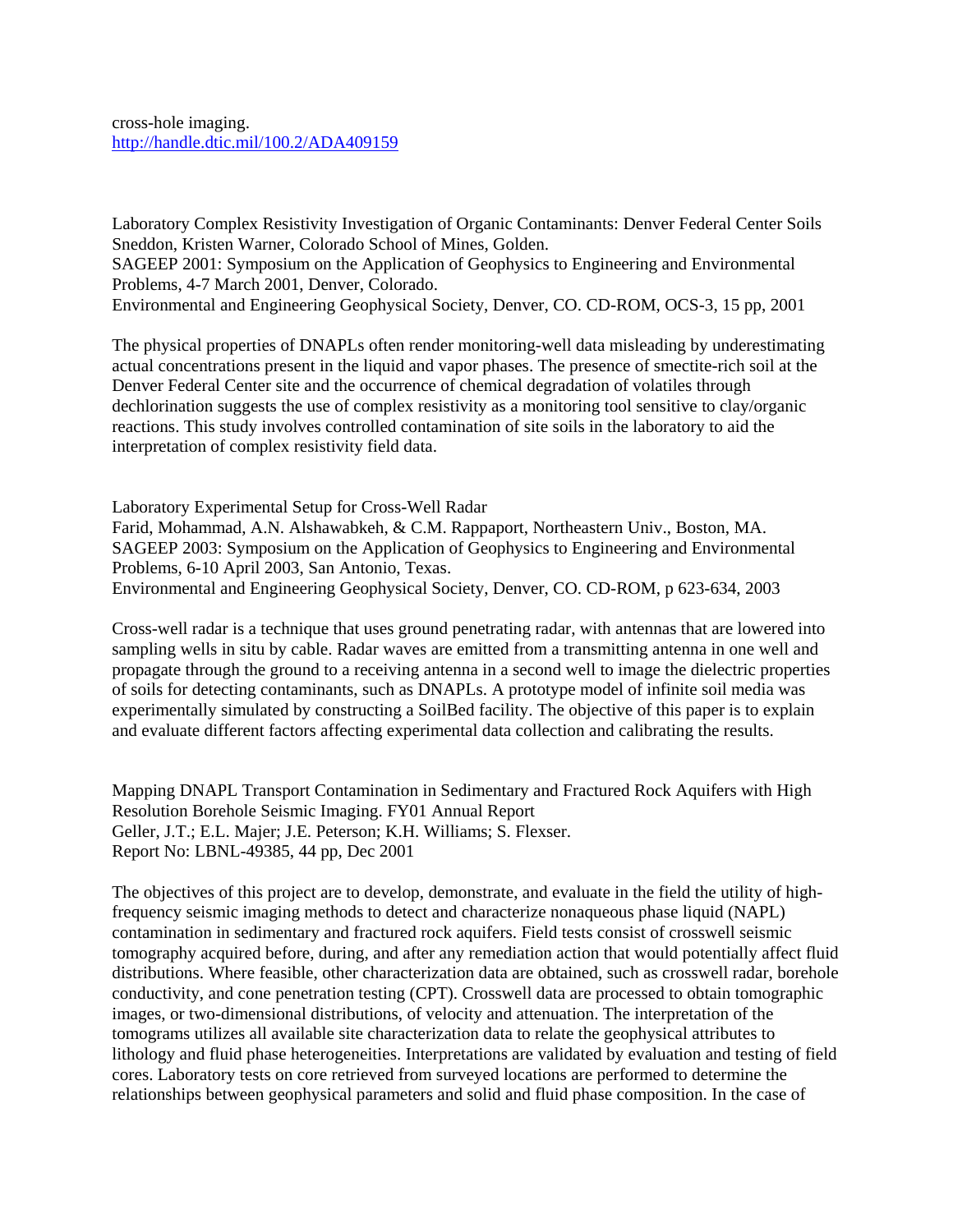sedimentary aquifers, proof of principle has been demonstrated previously in homogeneous sand-packs at the centimeter and half-meter scale. The field tests will provide proof of principle at the field scale by working in an unconsolidated sand aquifer with known presence of NAPL. The ability to scale up from the laboratory to the field is evaluated by conducting field measurements over a range of frequencies that overlap the lowest frequencies used in the laboratory tests. In the fractured rock case, previous field work has shown that fracture zones can be detected by crosswell seismic tomography. Laboratory studies have demonstrated that the seismic wave signature is sensitive to the fracture stiffness, and that stiffness is affected by fracture-filling fluids. The field and laboratory experience provide a physical basis for the potential detection of fractures that would be the important flow paths for NAPL contaminants.

<http://www.osti.gov/dublincore/gpo/servlets/purl/792956-KTSDox/native/792956.pdf>

Mapping of TCE and PCE Contaminant Plumes Using a 3-D Induced Polarization Borehole Data Briggs, Victoria (MIT, Cambridge, MA), et al.

SAGEEP 2004: Symposium on the Application of Geophysics to Engineering and Environmental Problems, 22-26 February 2004, Colorado Springs, Colorado.

Environmental and Engineering Geophysical Society, Denver, CO. p 472-483, 2004

In situ complex resistivity (CR) or induced polarization (IP) data were collected from a 3D array of surface and borehole electrodes over an area known to be contaminated with dense nonaqueous phase liquids (DNAPLs), primarily tetrachloroethene (PCE) and trichloroethene (TCE). The design of the surface and cross-borehole array allowed a 3D IP inversion. Data were measured at two frequencies (1/4 and 1/16 Hz) and inverted for resistivity magnitude and phase. When the inversion results were compared with PCE and TCE contaminant concentrations measured from core samples, the phase and imaginary resistivity correlated well with concentration data from two of three ground truthing boreholes where the TCE and PCE concentrations were above 1mg/kg.

Mapping Structural Pathways for DNAPL Transport in Karst Using Induced Polarization Hughes, Larry J. (EnSafe Inc., Memphis, TN); Norman R. Carlson (Zonge Engineering & Research Organization, Inc., Tucson, AZ).

SAGEEP 2003: Symposium on the Application of Geophysics to Engineering and Environmental Problems, 6-10 April 2003, San Antonio, Texas.

Environmental and Engineering Geophysical Society, Denver, CO. CD-ROM, p 849-856, 2003

This paper describes an application of induced polarization (IP) to map either clays or TCE migration from a leaking landfill to identify buried, sediment-filled sinkholes. Following the detection of TCE in an offsite spring, state regulators wanted to drill and sample a deep structure beneath the landfill to maximize the chances of finding the dense contaminant. An IP survey in a test section of a capped landfill in Tennessee produced a 3D map of subtle linear anomalies, interpreted as structures and karst development. The structures are enhanced beneath thicker parts of the landfill. Successive depth slices show that the enhancement effect progresses from broad areas beneath the landfill to narrower, deeper, linear zones downgradient from it. Possibly an IP effect occurs because of clays within the structures, and/or migrating conductive leachate may preferentially "light up" these structures to IP, providing an indirect map of contaminant migration pathways. The IP survey results were used to site two monitoring wells from which to gain TCE data.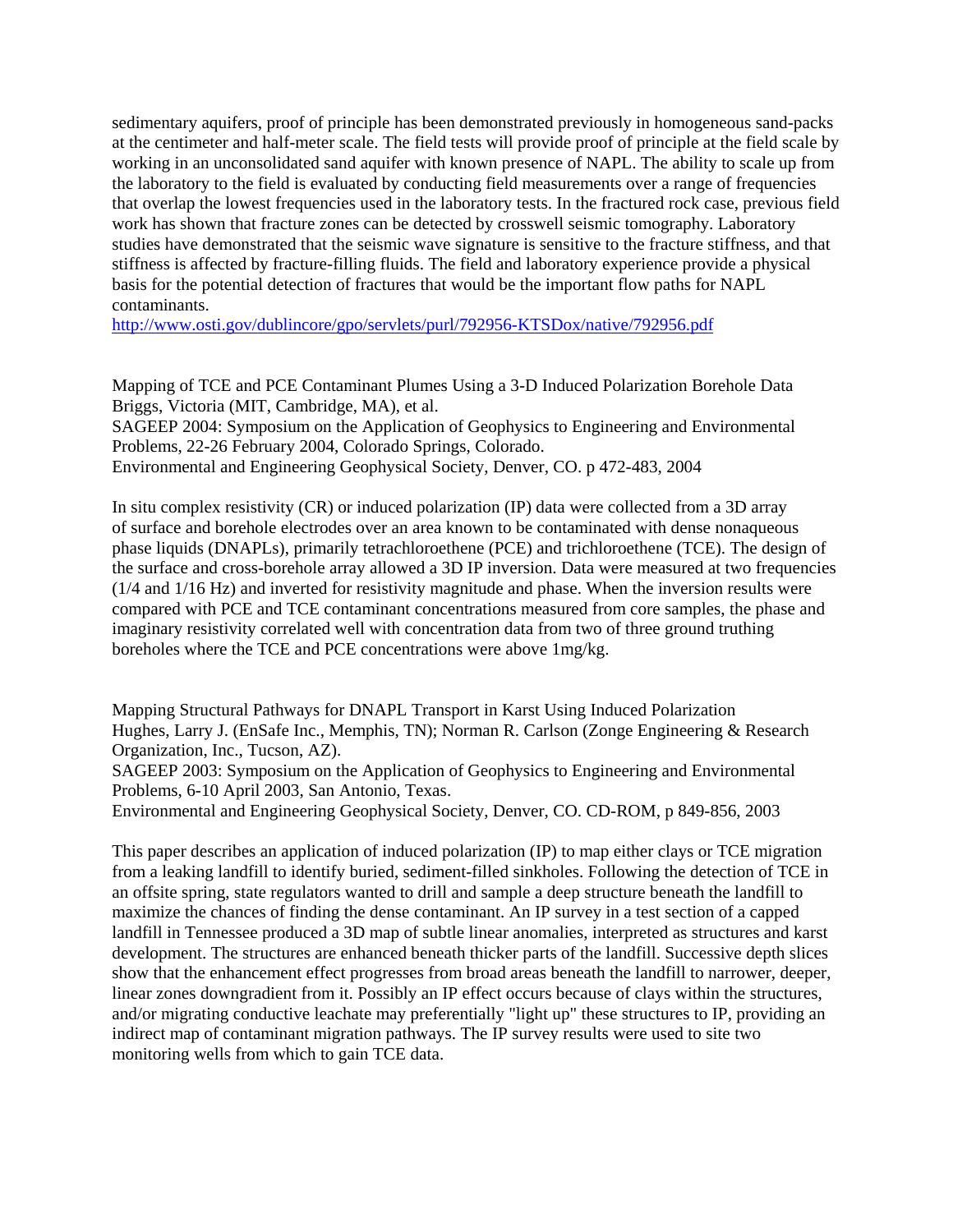Modeling Borehole Dipole Antenna Patterns for Cross-Well Radar DNAPL Imaging Farid, M., A.N. Alshawabkeh, and C.M. Rappaport. Proceedings of the 12th Pan-American Conference on Soil Mechanics and Foundation Engineering, Cambridge, Massachusetts, 22-25 June 2003, p 261-268.

Abstract not available.

Modeling GPR Data to Interpret Porosity and DNAPL Saturations for Calibration of a 3-D Multiphase Flow Simulation

Sneddon, K.W., M.H. Powers, and R.H. Johnson (U.S. Geological Survey, Denver CO); E.P. Poeter (Colorado School of Mines, Golden).

U.S. Geological Survey Open-File Report 02-451, 29 pp, 2002

Dense nonaqueous phase liquids (DNAPLs) are a pervasive and persistent category of groundwater contamination. In an effort to better understand their unique subsurface behavior, a controlled and carefully monitored injection of PCE (perchloroethene) was performed in conjunction with the University of Waterloo at Canadian Forces Base Borden in 1991. Of the various geophysical methods used to monitor the migration of injected PCE, the U.S. Geological Survey collected 500-MHz ground penetrating radar (GPR) data. These data are used in determining calibration parameters for a multiphase flow simulation. GPR data were acquired over time on a fixed two-dimensional surficial grid as the DNAPL was injected into the subsurface. Emphasis is on the method of determining DNAPL saturation values from this time-lapse GPR data set. Interactive full-waveform GPR modeling of regularized field traces resolves relative dielectric permittivity versus depth profiles for pre-injection and later-time data. Modeled values are end members in recursive calculations of the Bruggeman-Hanai-Sen (BHS) mixing formula, yielding interpreted pre-injection porosity and post-injection DNAPL saturation values. The resulting interpreted physical properties of porosity and DNAPL saturation of the Borden test cell, defined on a grid spacing of 50 cm with 1-cm depth resolution, are used as observations for calibration of a 3-D multiphase flow simulation. Calculated values of DNAPL saturation in the subsurface at 14 and 22 hours after the start of injection, from both the GPR and the multiphase flow modeling, are interpolated volumetrically and presented for visual comparison.

<http://pubs.usgs.gov/of/2002/ofr-02-451/OFR-02-451-508.pdf>

Monitoring Controlled DNAPL Contaminations Using GPR

Mayer, V., K.-J. Sandmeier, and H. Wilhelm, Univ. of Karlsruhe, Karlsruhe, Germany. Proceedings of th 3rd meeting of the Environmental and Engineering Geophysical Society, European Section, Aarhus, Denmark, 8-11 September 1997, p 283-286, 1997

Abstract not available.

Monitoring DNAPL Pools under Controlled Conditions Using GPR Mayer, V., K.-J. Sandmeier, and H. Wilhelm, Univ. of Karlsruhe, Karlsruhe, Germany. Field Screening Europe. Kluwer Academic Publishers, p 133-136, 1997

Abstract not available.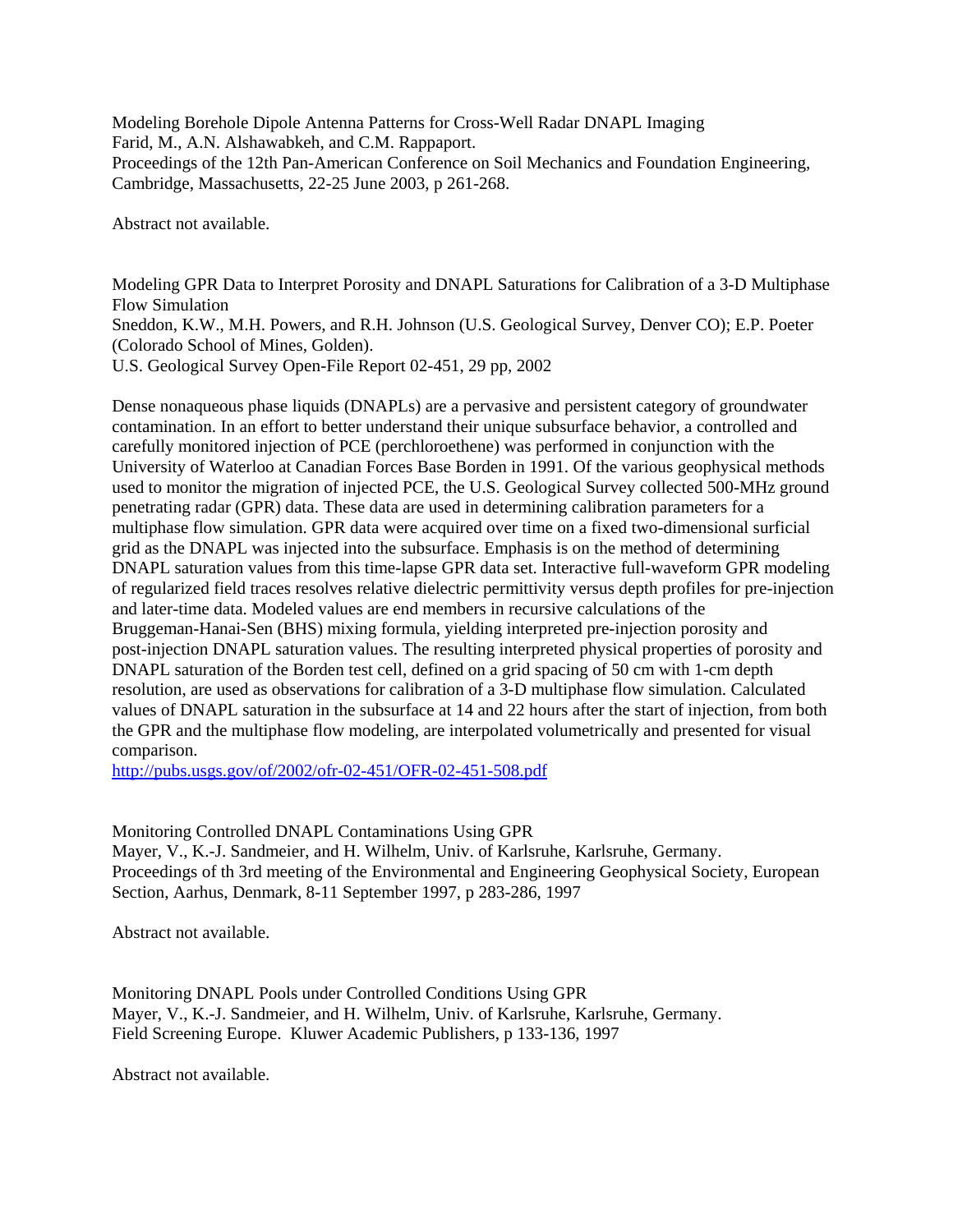Monitoring In-Situ Cleanup Using Resistivity Imaging Thompson, M.D. (Argonne National Lab, Argonne, IL); S.F. Miller; W.A. Mandell; P.L. Wilkey; J.M. Cooper.

SAGEEP 2002: Symposium on the Application of Geophysics to Engineering and Environmental Problems, 10-14 February 2002, Las Vegas, Nevada.

Environmental and Engineering Geophysical Society, Denver, CO. CD-ROM, 13ESC2, 2002

At Hunter Army Airfield, GA, remediation activities allowed the testing of 2-D electrical resistivity imaging for monitoring cleanup actions. The site was contaminated by low levels of perchloroethene (PCE) at 5 to 40 ug/L, and an in situ oxidation-reduction technique was decided upon for remediation. Theorizing that chloride ions produced during the reaction would increase the electrical conductivity of the pore-fluid, the investigators chose to map this increase using resistivity methods. They saw a marked decrease in electrical-resistivity from pre- to post-injection. Profiles collected simultaneously with the injection showed an initial increase in resistivity followed by the expected decrease after an overnight hiatus. The increased resistivities were most likely caused by displacement of the natural groundwater by either the injected material or the generated steam. The results suggest that resistivity methods can be used to monitor oxidation-reduction types of remediation, which could benefit cleanup efforts by reducing the number of monitoring wells needed and providing near real-time assessment of remedy performance.

NAPL Contaminant Location with High-Frequency Crosswell Seismic Methods Geller, Jil T., Ernest L. Majer, Jonathan Ajo-Franklin, Kenneth H. Williams, and John E. Peterson. Lawrence Berkeley National Laboratory Environmental Remediation Technology Research Summary, p 94, 2003

Researchers obtained baseline crosswell data (before remediation) at two contaminated sites where remediation is now in progress. They also measured P-wave transmission on cores from one of the sites, as a function of NAPL/water saturation. At the northeast site of the former DOE Pinellas Plant in Florida, trichloroethene (TCE), toluene, methylene chloride, weathered oils, and resins all contaminate the 30-ft-deep surficial aquifer. In laboratory tests on core from selected survey boreholes, NAPL TCE and toluene caused significant reductions in P-wave velocity and increases in P-wave attenuation relative to water-saturated conditions. The crosswell seismic and radar surveys, within and outside of the area identified as having NAPL, reveal continuous sedimentary layers where NAPL could be trapped. Regions of anomalously high P-wave attenuation occur throughout the surveyed region, which may arise from lithology, biogenic gas, NAPL, or a combination of these. At the Paducah Gaseous Diffusion Plant in Kentucky, researchers collected crosswell seismic data at the location of a historic TCE spill, estimated to be as large as 500,000 gallons, before beginning a demonstration of six-phase heating remediation. Crosswell data in a NAPL-free area showed generally consistent lithology, with measurable differences, compared to the contaminated site. The contrast in the acoustic velocities of many NAPL contaminants (such as TCE and toluene) in water significantly affect P-wave attributes in natural-aquifer core samples tested in the lab. Possible locations of NAPL areas were identified from comparing P-wave attributes in an uncontaminated zone, but these are uncertain because of the unknown contribution of well-completion and lithology variations. Post-remediation surveys will be essential to determine the visibility of NAPL contrasts with water and their signature at the field scale, as well as the efficacy of crosswell seismic imaging for monitoring the remediation of NAPL-contaminated sites.

[http://www-esd.lbl.gov/research\\_sums\\_02-03/environmental/pdf/geller.pdf](http://www-esd.lbl.gov/research_sums_02-03/environmental/pdf/geller.pdf)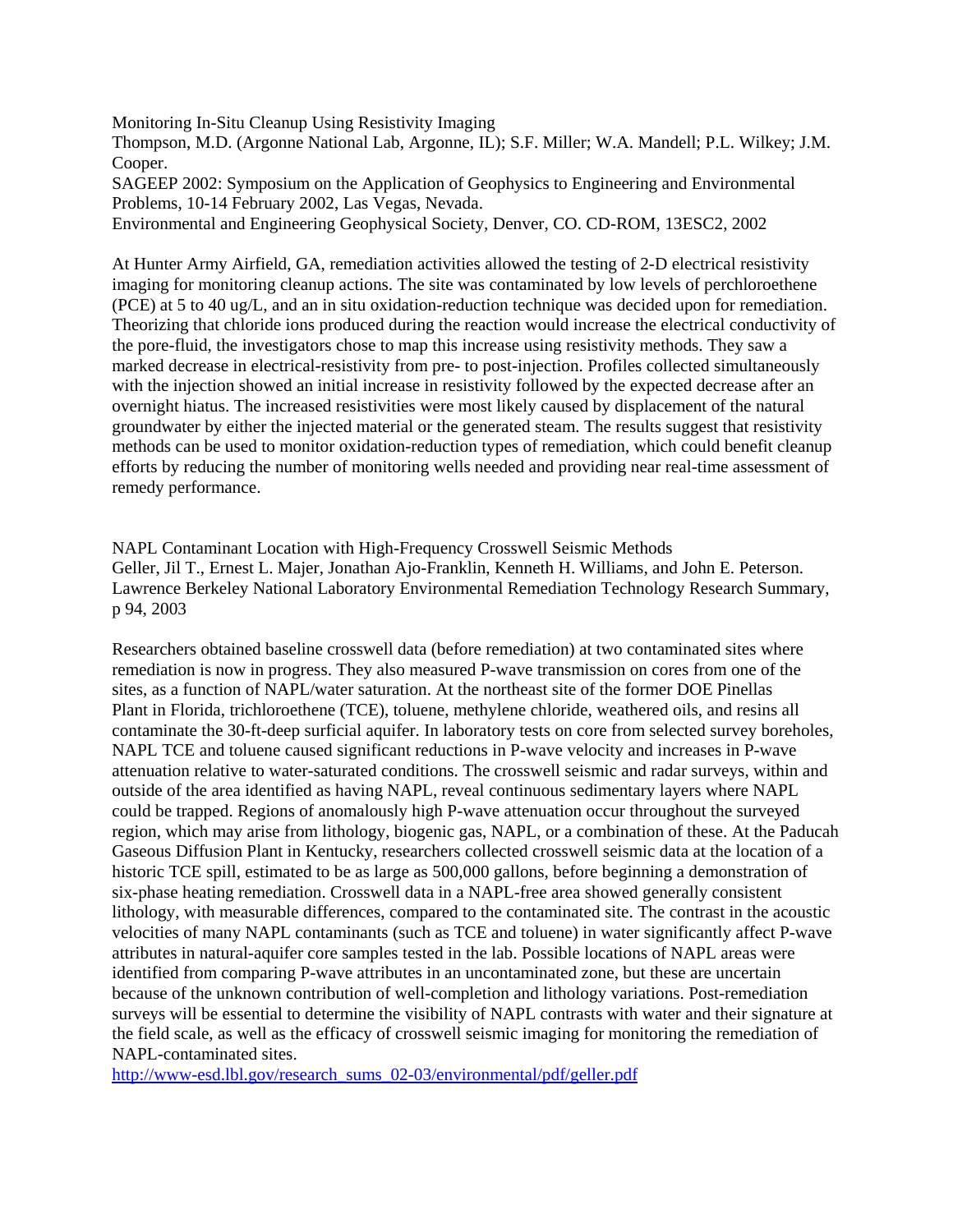Non-Invasive Determination of the Location and Distribution of DNAPL Using Advanced Seismic Reflection Techniques Temples, T.J., M.G. Waddell, and W. Domoracki, Univ. of South Carolina, Columbia.

Groundwater, Vol 39 No 3, p 465-474, 2001

Seismic reflection amplitude analysis technology was implemented to directly detect the presence of subsurface DNAPL (i.e., CCl4) at the 216-Z-9 crib, 200 West Area, DOE Hanford Site, WA. Model results were incorporated in the interpretation of the seismic data to determine the location of any seismic amplitude anomalies associated with the presence of high concentrations of CCl4. Seismic reflection profiles were collected and analyzed for the presence of DNAPL. Structure contour maps of the contact between the Hanford fine unit and the Plio/Pleistocene unit and between the Plio/Pleistocene unit and the caliche layer were interpreted to determine potential DNAPL flow direction. Models indicate that the contact between the Plio/Pleistocene unit and the caliche should have a positive reflection coefficient. When high concentrations of CCl4 are present, the reflection coefficient of this interface displays a noticeable positive increase in the seismic amplitude (i.e., bright spot). Amplitude data contoured on the Plio/Pleistocene-caliche boundary display high values indicating the presence of DNAPL to the north and east of the crib area. The seismic data show good agreement with the well control in areas of high concentrations of CCl4.

Noninvasive Contaminant Site Characterization Using Geophysical-Induced Polarization Morgan, F.D. (Massachusetts Inst. of Technology, Cambridge); J. Sogade; D. Lesmes; D. Coles; Y. Vichabian; F. Scira-Scappuzzo; W. Shi; A. Vandiver; W. Rodi. The 225th ACS National Meeting, New Orleans, LA, March 23-27, 2003. Abstract ENVR 240, 2003

An ongoing study encompasses laboratory studies of coupled effects of rock/soil microgeometry and contaminant chemistry on induced polarization (IP), an investigation of electromagnetic coupling (EMC) noise, and development of 3D modeling and inversion codes. Spectral induced polarization (SIP) requires extensions to higher frequencies (above the typical 100Hz threshold) and EMC becomes the major limitation for field implementation, because conventional correction methods are inadequate at required higher frequencies. The authors outline a proposed methodology based on a model of all EMC components that addresses the EMC problem by coupling IP and electromagnetic induction in modeling and inversion. Examples of application of IP and SIP to contaminant mapping and detection for time-domain IP and SIP are presented for the FS-12 plume at the Massachusetts Military Reservation and a suspected DNAPL plume at Savannah River site.

Noninvasive Monitoring of DNAPL Migration Through a Saturated Porous Medium Using Electrical Impedance Tomography Chambers, J.E. (British Geological Survey, Keyworth, Nottingham, UK); M.H. Loke (Univ. Sains Malaysia, Penang, Malaysia); R.D. Ogilvy; P.I. Meldrum. Journal of Contaminant Hydrology, Vol 68 No 1-2, p 1-22, Jan 2004

Electrical impedance tomography (EIT) was used to monitor the movement of a fluorinated hydrocarbon dense nonaqueous phase liquid (DNAPL) through a saturated porous medium within a laboratory column. Impedance measurements were made using a horizontal plane of 12 electrodes positioned at regular intervals around the center of the column. A 2D inversion algorithm, which incorporated the cylindrical geometry of the column, was used to reconstruct resistivity and phase images from the measured data. Despite significant measured phase changes due to DNAPL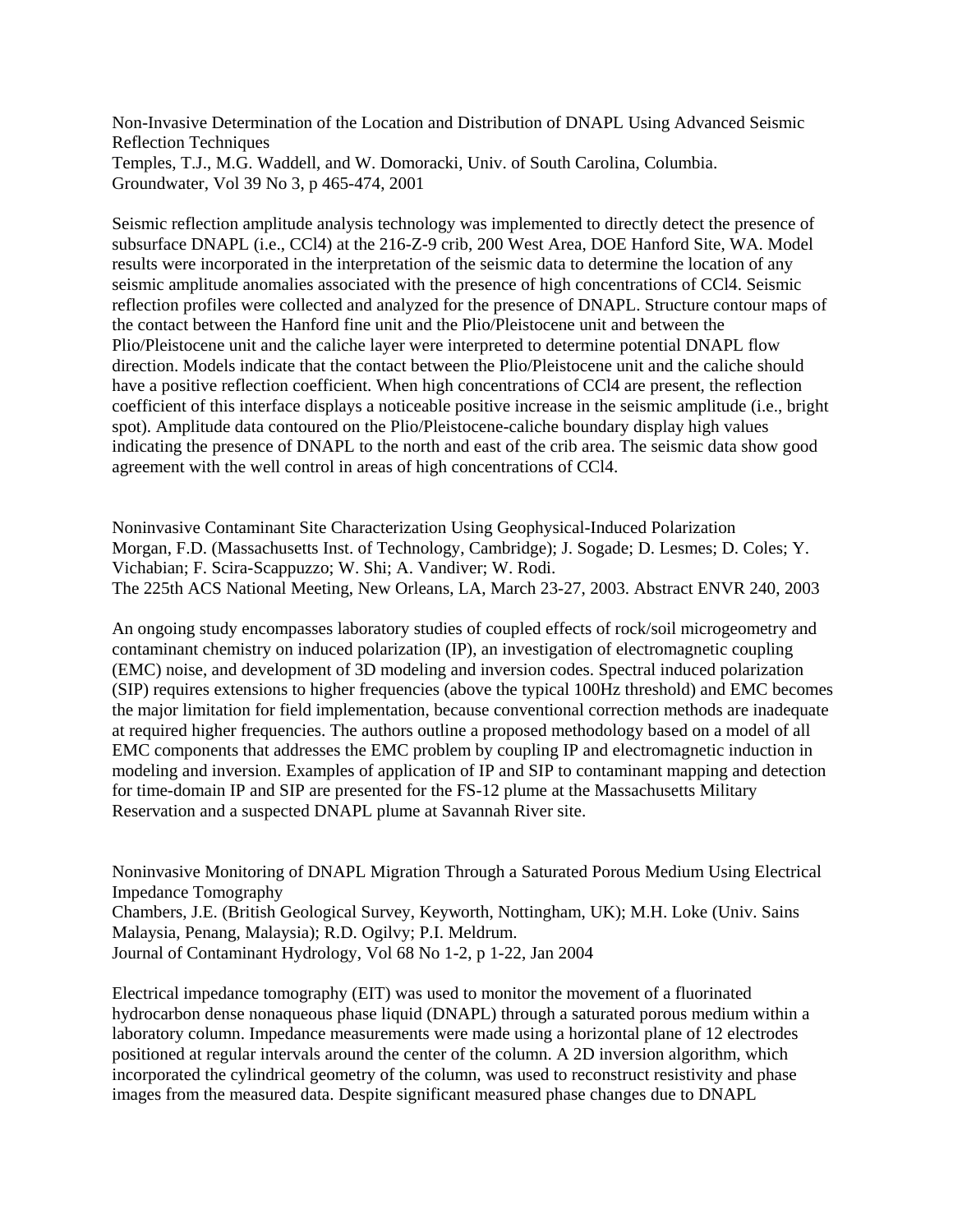contamination, differential phase images revealed only weak anomalies associated with DNAPL flow; these anomalies could be seen only in the initial stages of the experiment during peak flow through the plane of electrodes.

Porous Media Contamination: 3-Dimensional Visualization and Quantification Using X-Ray Computed Tomography

Goldstein, L. (McGill Univ., Montreal, QC, Canada); S.O. Prasher; S. Ghoshal.

2004 2004 Joint Assembly of the Canadian Geophysical Union, American Geophysical Union, Society of Exploration Geophysicists, and Environmental and Engineering Geophysical Society, 17-21 May 2004, Montreal, Canada. Eos Trans. AGU, Vol 85 No 17, Joint Assembly Supplement, Abstract NS23A-10,

Spilled nonaqueous phase liquids (NAPLs) migrate downward, and a significant fraction will become trapped in the soil matrix. These trapped NAPL globules partition into the water and/or vapor phase and serve as source zones, or continuous sources of contamination. Reliable methods are needed to detect and delineate these NAPLs in the subsurface. X-ray computed tomography (CT) can detect small atomic density differences of solid, liquid, gas, and NAPL phases, and hence has potential for nondestructive quantification of NAPL mass and distribution in soil cores. NAPLs such as gasoline and other oil products, chlorinated solvents, and PCBs possess a characteristic and predictable X-ray attenuation coefficient that permits their quantification in porous media at incident beam energies. Methodologies have been developed for generating and analyzing X-ray CT data for the study of NAPLs in natural porous media and validated in the lab using homogeneous and heterogeneous soil columns with known quantities of gasoline and tetrachloroethene. The results serve as proof of concept that a typical medical X-ray CT scanner has the potential to accurately quantify selected NAPLs in natural soils.

Preliminary Characterization of a NAPL-Contaminated Site using Borehole Geophysical Techniques Ajo-Franklin, Jonathan B., Jil T. Geller, Ernie L/ Majer, John E. Peterson, Ken H. Williams, and Jerry M. Harris.

SAGEEP 2003: Proceedings of the 15<sup>th</sup> Annual Symposium on the Application of Geophysics to Engineering and Environmental Problems.

Environmental and Engineering Geophysical Society, Denver, CO. CD-ROM, p 202-220, 2003

The former DOE Pinellas site in Florida has confirmed nonaqueous phase liquid (NAPL) contamination. The eventual goal of an on-going geophysical investigation is the effective use of integrated crosswell geophysical methods, specifically seismic and radar tomography, to remotely detect zones of high NAPL saturation. This paper describes early efforts at using a combination of seismic and radar information to understand site geology and possible contaminant signatures. It also presents the current approach to consistent acquisition, preprocessing, tomographic inversion, and interpretation of joint seismic/radar profiles. Though direct geophysical evidence of NAPL pools has not yet been obtained, several regions of anomalous seismic attenuation were detected. These attenuating regions could not be explained by borehole effects or lithology and may be caused by regions of partial gas or NAPL saturation. Possible gas sources include biogenic production from contaminated regions and side-effects from previous remediation activities. Work at the Pinellas site will focus on constraining the mechanism responsible for the observed seismic attenuation, developing a more complete model of site soil properties, and applying more quantitative approaches to the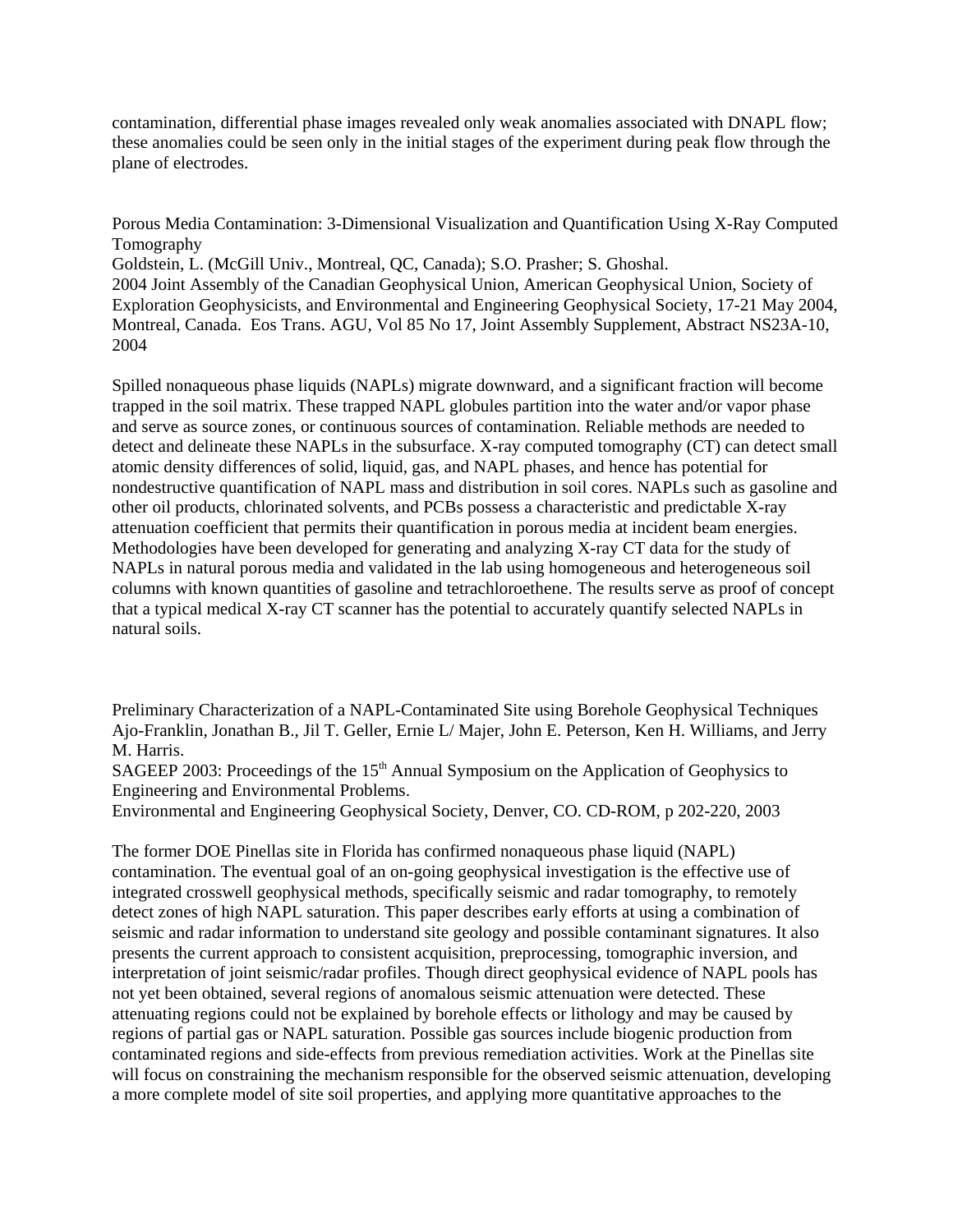integration and analysis of seismic and radar images. [http://pangea.stanford.edu/~jfrank/work/sageep2003paper\\_ver6.pdf](http://pangea.stanford.edu/~jfrank/work/sageep2003paper_ver6.pdf)

Reprocessing GPR Data from the CFB Borden Experiment Using APVO/GPR Techniques Jordan, Thomas E. and Gregory S. Baker, University at Buffalo. SAGEEP 2004: Symposium on the Application of Geophysics to Engineering and Environmental Problems, 22-26 February 2004, Colorado Springs, Colorado. Environmental and Engineering Geophysical Society, Denver, CO. p 506-513, 2004

The authors reprocessed GPR data from a 1991 Canadian Forces Base (CFB) Borden experiment to determine if a modified amplitude and phase variation with offset analysis of the ground penetrating radar (APVO/GPR) data is a feasible technique for monitoring a dense nonaqueous phase liquid (DNAPL) release. Modeling indicates that conductivity is inversely related to the maximum absolute value reflection coefficient max R observed for incidence angles of 0 through 89 degrees. The injection of a low conductivity DNAPL into a saturated sand decreases conductivity by displacing some ground water. Conductivity values then increase as the DNAPL migrates vertically downward. The model indicates that values of max R increase as DNAPL is injected followed by a decrease as the DNAPL drains. Detecting changes in the amplitude of reflectors due to zones of anomalously conductive liquids might present an additional method for monitoring NAPL releases, and the APVO/GPR technique also could be useful for determining the conductivity of subsurface reflectors.

Review of Geophysical Characterization Methods Used at the Hanford Site Last, G.V. and D.G. Horton, Pacific Northwest National Laboratory, Richland, WA. Report No: PNNL-13149, 113 pp, Mar 2000

Geophysical methods have been used for characterization of hydrogeologic conditions and/or contaminant distributions at the Hanford site since the mid to late 1940s. A review of these geophysical methods is presented in two parts: 1) shallow surface-based geophysical methods and 2) borehole geophysical-logging methods. Nearly all types of surface-based geophysical methods have been tested, such as ground-penetrating radar (GPR), numerous electromagnetic, magnetic, seismic, and gravity methods. Over 250 geophysical surveys have been conducted at the Hanford site. For example, the ability of seismic reflection and amplitude versus offset (AVO) analysis techniques was tested to determine the location and distribution of dense nonaqueous-phase liquids (DNAPLs) near the 216-Z-9 Trench. The most widely used geophysical methods are GPR, frequency-domain electromagnetics (i.e., Geonics EM-31), and metal detectors. The geologic formations that make up the vadose zone are unconsolidated; thus, virtually every borehole is cased with schedule 40 steel pipe. The casing, and in later years a grout annular seal, have been the biggest factors in determining the types of logging methods used. Traditionally, gross gamma ray and neutron moisture probes were the two most commonly used downhole tools. Recently, spectral gamma-ray logging has replaced gross gamma-ray logging for most applications. Many other techniques--including prompt fission neutron logging and neutron-gamma logging for specific elemental analyses--have been tested and/or used for contaminant and lithologic characterization in the subsurface.

[http://www.pnl.gov/main/publications/external/technical\\_reports/13149.pdf](http://www.pnl.gov/main/publications/external/technical_reports/13149.pdf)

RPM -- Residual Potential Mapping; a New Approach to Mise-a-Lamasse Baldyga, Christopher A. and James B. Fink, hydroGEOPHYSICS, Inc., Tucson, AZ.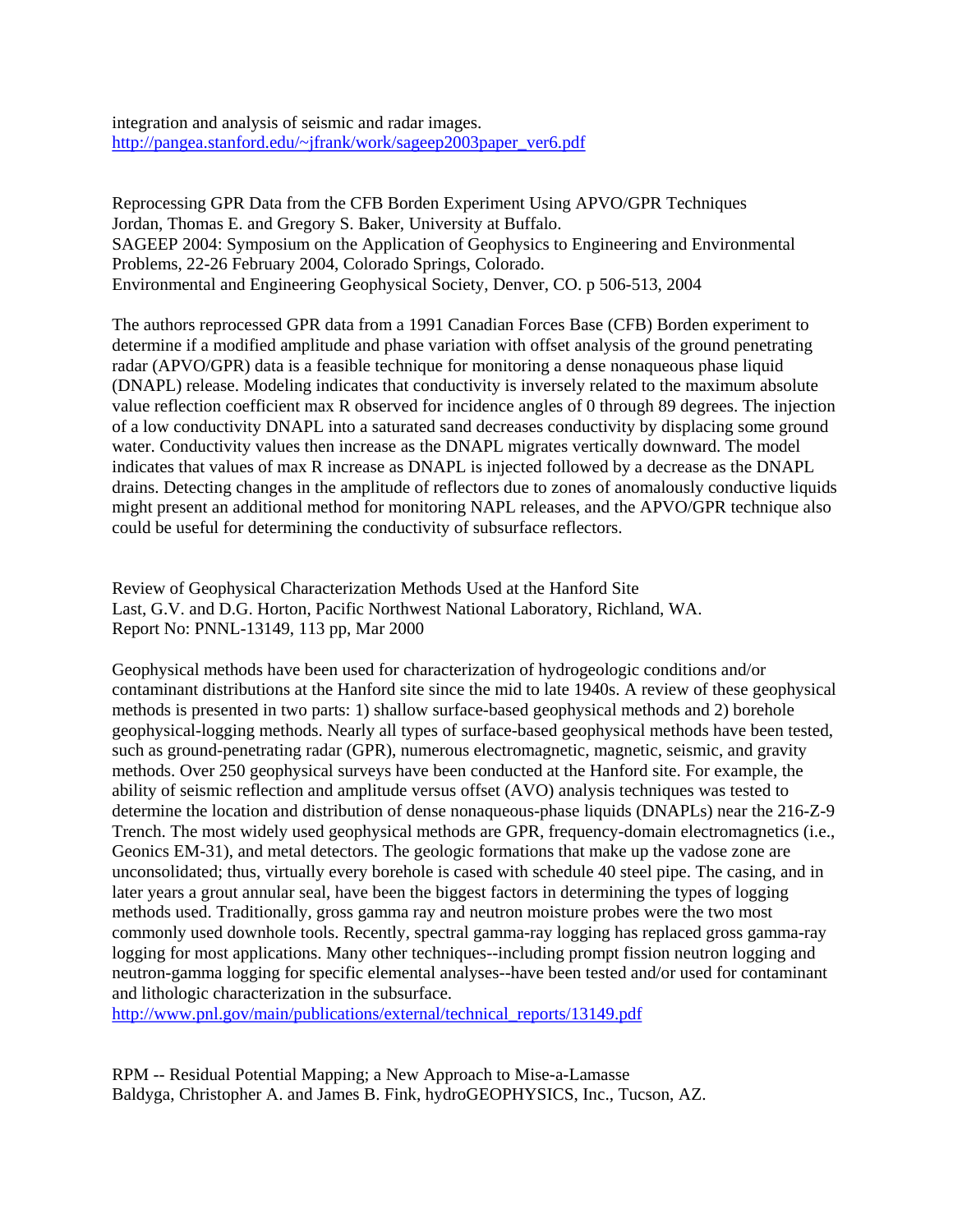SAGEEP 2004: Symposium on the Application of Geophysics to Engineering and Environmental Problems, 22-26 February 2004, Colorado Springs, Colorado. Environmental and Engineering Geophysical Society, Denver, CO. CD-ROM, p 851-855, 2004

This presentation suggests a modification to the conventional approach to the detection and mapping of low-contrast hydrogeophysical targets that will enhance low contrast targets. The mise-a-la-masse method is a simple application of electrical methods where a buried conductive feature is electrically energized and the resulting distorted electric field on the ground surface is mapped. The normal interpretation of mise-a-la-masse data depends on the ability to observe the desired Efield distortions caused by the energized target. In the case of low physical property contrasts, distortions can be very difficult to see, if visible at all. The primary field observed in the proximity of the energizing electrode dominates the response. Unless the target is particularly conductive and/or rather shallow, it will not produce an E-field distortion distinct from the primary field. The RPM approach allows the energizing source to be close to, but not necessarily in direct contact with, the target. Steel casings have been used as electrodes, electrodes have been lowered into monitoring wells, and electrodes have been placed in abandoned test boreholes. Examples are presented, including that of the Tucson International Airport located in Tucson, AZ, where unregulated disposal of large amounts of solvents containing TCE occurred within the industrial complex. This area was designated a Superfund site due to the vertical and lateral migration of the TCE plume and thus required extensive remediation.

Sediment Sampling at the A-014 Outfall for Comparison with Complex Resistivity Measurements Rossabi, Joseph, Brian Riha, & Dennis Jackson, Savannah River Technology Center, Aiken, SC. SAGEEP 2004: Symposium on the Application of Geophysics to Engineering and Environmental Problems, 22-26 February 2004, Colorado Springs, Colorado. Environmental and Engineering Geophysical Society, Denver, CO. p 484-495, 2004

Chlorinated solvents released as dense nonaqueous phase liquids (DNAPLs) to the subsurface move in an unstable fashion driven by gravitational and capillary forces. They are often retained in small discrete blobs in fine grained materials. Several methods have been developed for locating these small sources of subsurface DNAPL, but nearly all are intrusive and can identify DNAPL only in close proximity to the access hole. Minimally invasive geophysical methods to locate residual DNAPL have been proposed and developed, but few methods are capable of the spatial resolution required. Complex resistivity measurements sensitive to tetrachloroethene (PCE) interactions with clay (smectite) have shown promise in laboratory experiments, leading to field tests of the technique performed at the A-014 outfall of the Savannah River site (SRS). An area of approximately 10 m x 15 m was selected where sampling and analysis had confirmed residual DNAPL. After complex resistivity measurements were made, 400 depth-discrete soil samples at five selected locations within the test area were collected and analyzed to compare with the geophysical results. The authors discuss their findings regarding the performance of this geophysical technique.

Seismic Reflection Technology for the Detection of DNAPLs U.S. DOE, National Energy Technology Laboratory, TMS Tech ID: 2306, 2 pp, Sep 2002

Seismic reflection technology is a non-invasive, geophysical technique that is capable gathering information about the subsurface used to generate images of geologic strata and DNAPL contamination. Other valuable subsurface characteristics such as porosity, permeability, and clay content can also be determined. The use of seismic reflection to map geologic stratigraphy is not new.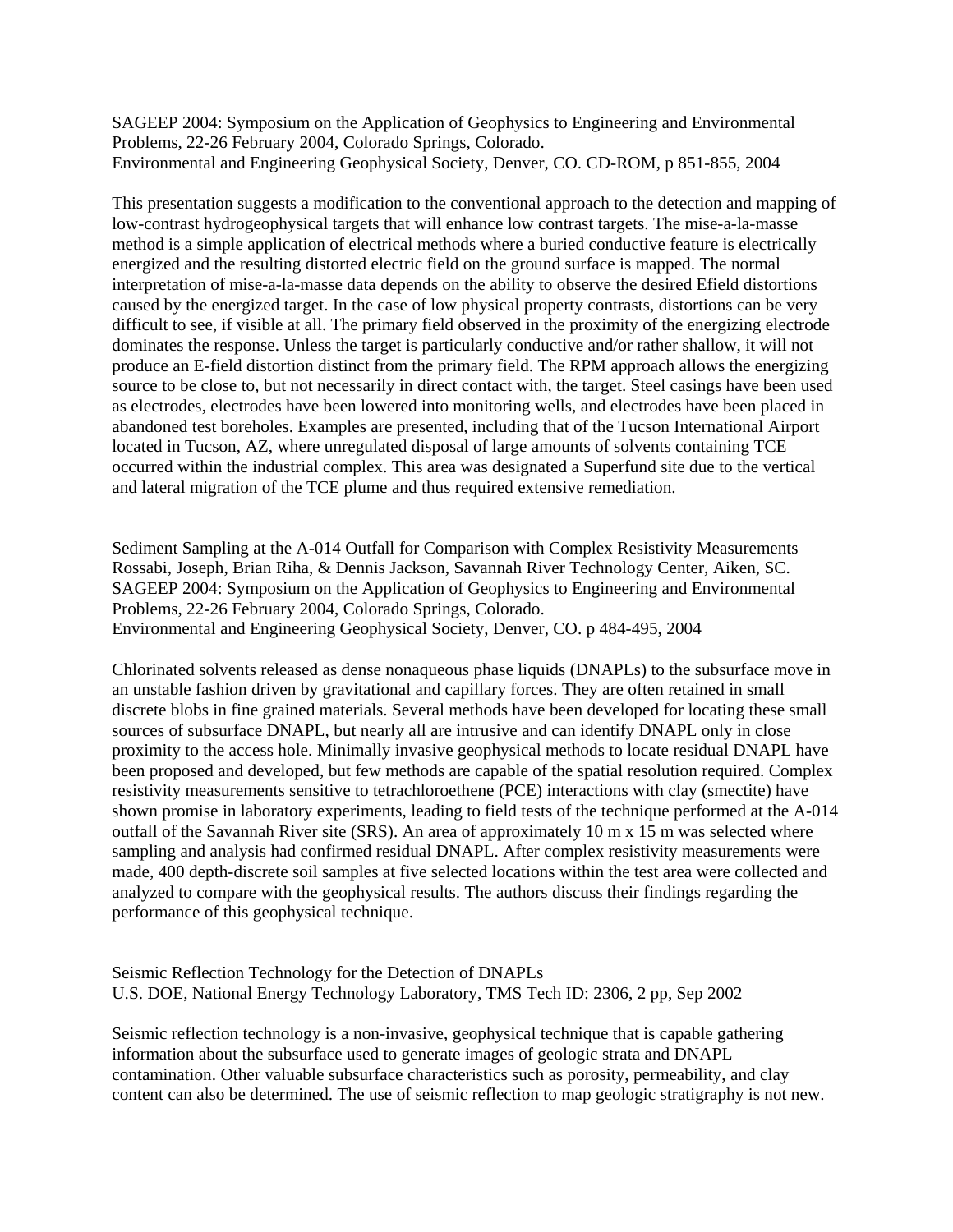The innovative aspect of this project is a data analysis method, called Amplitude Versus Offset (AVO), which can be used to detect the presence of DNAPL contamination. Direct detection of DNAPL using AVO, in conjunction with images of stratigraphy, provides environmental managers with new insight regarding pathways for DNAPL migration and location of DNAPL contamination. The University of South Carolina's Earth Science and Resources Institute, has demonstrated the technology at Savannah River Site's M-Basin, Hanford's 200 West Area, the Pantex site, and the Charleston Naval Weapons Station. The technology is also scheduled to return to SRS to perform a seismic survey at the location of the Dynamic Underground Stripping (DUS) project. Contact: Michael G. Waddell, Univ. of South Carolina, mwaddell@esri.sc.edu.

<http://www.netl.doe.gov/products/em/IndUnivProg/pdf/2306.pdf>

Subsurface Characterization in Karstic, Fractured Bedrock, Redstone Arsenal, AL Zondlo, Thomas F., Shaw Environmental, Knoxville, TN. U.S. EPA Technical Support Project Meeting, 22 October 2003, Niagara Falls, NY. PowerPoint presentation, 52 pp, 2003

Over the last two years, the Army has completed a detailed investigation of the subsurface in Operable Unit 10 at Redstone Arsenal to delineate the vertical and horizontal extent of DNAPLs and dissolved phase plumes within the bedrock. Standard investigations conducted from 1998 through 2001 indicated the presence of DNAPLs within the overburden, highly karstic upper bedrock, and a solutionally enlarged bedding plane fracture interval at a depth of approximately 150-180 ft bgs. Continuous groundwater monitoring in well clusters and dye trace results indicated that all of these zones were hydraulically interconnected in a very dynamic fashion. Implementation of any remedial action requires the delineation the extent of the DNAPLs within the bedrock. The data acquired through this investigation was expected to support identification of remedial alternatives and to delineate the possibly lateral and vertical limits of practicability with respect to remediation. The methods employed included gridded hydropunch sampling of the overburden to delineate the limits of hotspots indicative of DNAPLs, a reflection seismic survey to define likely DNAPL migration pathways in the bedrock and potential points of accumulation, detailed subsurface characterization of the bedrock to depths of roughly 300 ft bgs (to the regional aquitard), construction of monitoring well clusters, and continuous monitoring. Subsurface characterization included rock coring and UV fluorescence screening, open hole geophysical logging, FLUTe reactive ribbon liner surveys for detection of DNAPLs, hydrophysical surveys, and packer testing/sampling.

[http://www.epa.gov/tio/tsp/download/2003\\_meeting\\_fall/zondlo.pdf](http://www.epa.gov/tio/tsp/download/2003_meeting_fall/zondlo.pdf) 

A Survey of Department of Energy-Sponsored Geophysical Research for Shallow Waste Site Characterization

Guillen, D.P. and R.C. Hertzog, Idaho National Engineering and Environmental Lab, Idaho Falls, ID. Vadose Zone Journal Vol 3, p 122-133, 2004

DOE scientists have used geophysical imaging techniques--electromagnetic, ground-penetrating radar, electrical, seismic, and nuclear magnetic resonance (NMR)--to characterize the shallow subsurface. These efforts have sought the development of high-resolution imaging capabilities to capture important details of the heterogeneous nature of subsurface properties and processes. The researchers are attempting to couple nonintrusive survey geophysical measurements (e.g., electrical surveys) with detailed quantitative precise point-sensor measurements (e.g., lysimeters and vapor-port systems) or borehole (e.g., NMR, neutron-based moisture, and geochemical tools) measurements to extend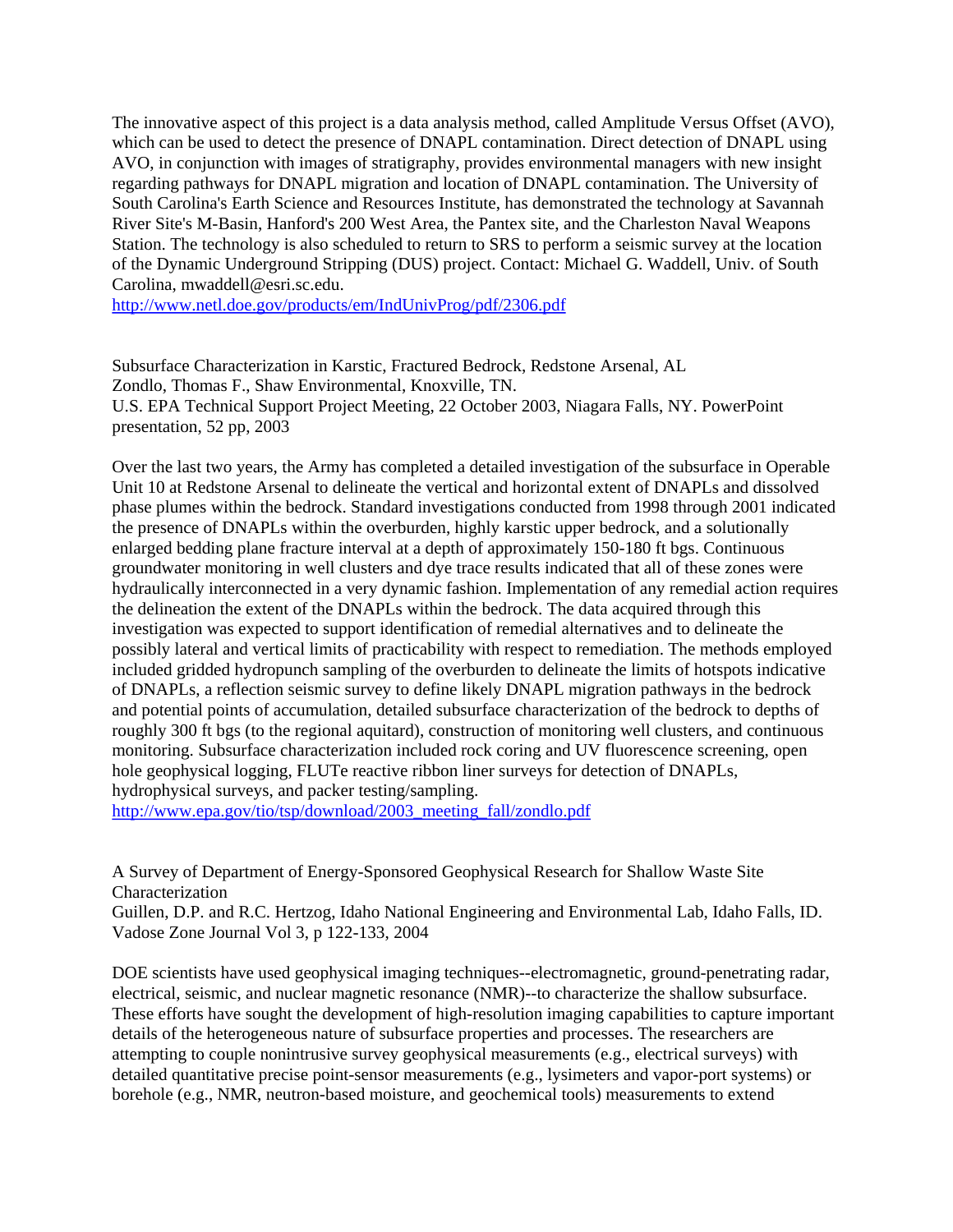high-precision knowledge away from the borehole. Multiple geophysical methods are needed to constrain the uncertainty in determining critical subsurface physical properties. Further studies will be undertaken to develop understanding of the manner in which contaminants travel through the vadose zone. This paper describes some applications of geophysical methods to various contaminated areas at Idaho National Engineering and Environmental Laboratory.

Three Dimensional Self-Potential Inversion for Subsurface Contaminant Detection and Mapping at the DOE Savannah River Site, South Carolina Minsley, Burke (MIT, Cambridge, MA), et al.

SAGEEP 2004: Symposium on the Application of Geophysics to Engineering and Environmental Problems, 22-26 February 2004, Colorado Springs, Colorado. Environmental and Engineering Geophysical Society, Denver, CO. p 465-471, 2004

Self-potential (SP) data are collected using a 3D array of non-polarizing electrodes, consisting of a surface grid and four borehole arrays, over an area known to be contaminated with DNAPLs (dense nonaqueous phase liquids). The self-potential method is commonly used to measure the electric field produced by electrokinetic, thermoelectric, or electrochemical coupling processes that take place in the subsurface. Electrical currents that exist due to the redox reactions at depth traverse the resistive subsurface and are manifested as a potential field that is measured at the surface and borehole locations. A 3D inversion algorithm is used to find the electrical current source model that supports the measured data, taking into account the resistivity structure derived from an induced polarization survey at the same field location. The sources and sinks of electrical current are related to the zones of redox activity, and thus to the areas of contamination. These results correlate with chemical concentration data obtained from a series of ground-truth well measurements taken at the site.

Use of Seismic Reflection Amplitude Versus Offset (AVO) Techniques to Image Dense Nonaqueous Phase Liquids (DNAPL)

Waddell, Michael G., William J. Domoracki, & Tom J. Temples, Univ. of South Carolina, Columbia. SAGEEP 2001: Symposium on the Application of Geophysics to Engineering and Environmental Problems, 4-7 March 2001, Denver, Colorado.

Environmental and Engineering Geophysical Society, Denver, CO. CD-ROM, CHP-3, 12 pp, 2001

Field experiments were conducted to determine the location and distribution of subsurface DNAPL contamination at two DOE sites by means of 2-D, high-resolution seismic reflection surveys and borehole geophysical data. These studies make use of seismic reflection AVO technology to directly detect the presence of subsurface free-phase DNAPL. At the Savannah River and Hanford sites, research consisted of site evaluation, seismic model studies, seismic acquisition, processing, and interpretation. The seismic model studies were undertaken prior to field acquisition to determine the likelihood of an AVO response from the DNAPL.

Using Spatially Integrated Crosswell Geophysics for Environmental Site Assessment Ajo-Franklin, Jonathan B.; Jil T. Geller; Jaime Urban; Jerry Harris.

2004 Joint Assembly of the Canadian Geophysical Union, American Geophysical Union, Society of Exploration Geophysicists, and Environmental and Engineering Geophysical Society, 17-21 May 2004, Montreal, Canada. Eos Trans. AGU, Vol 85 No 17, Joint Assembly Supplement, Abstract NS23A-09, 2004